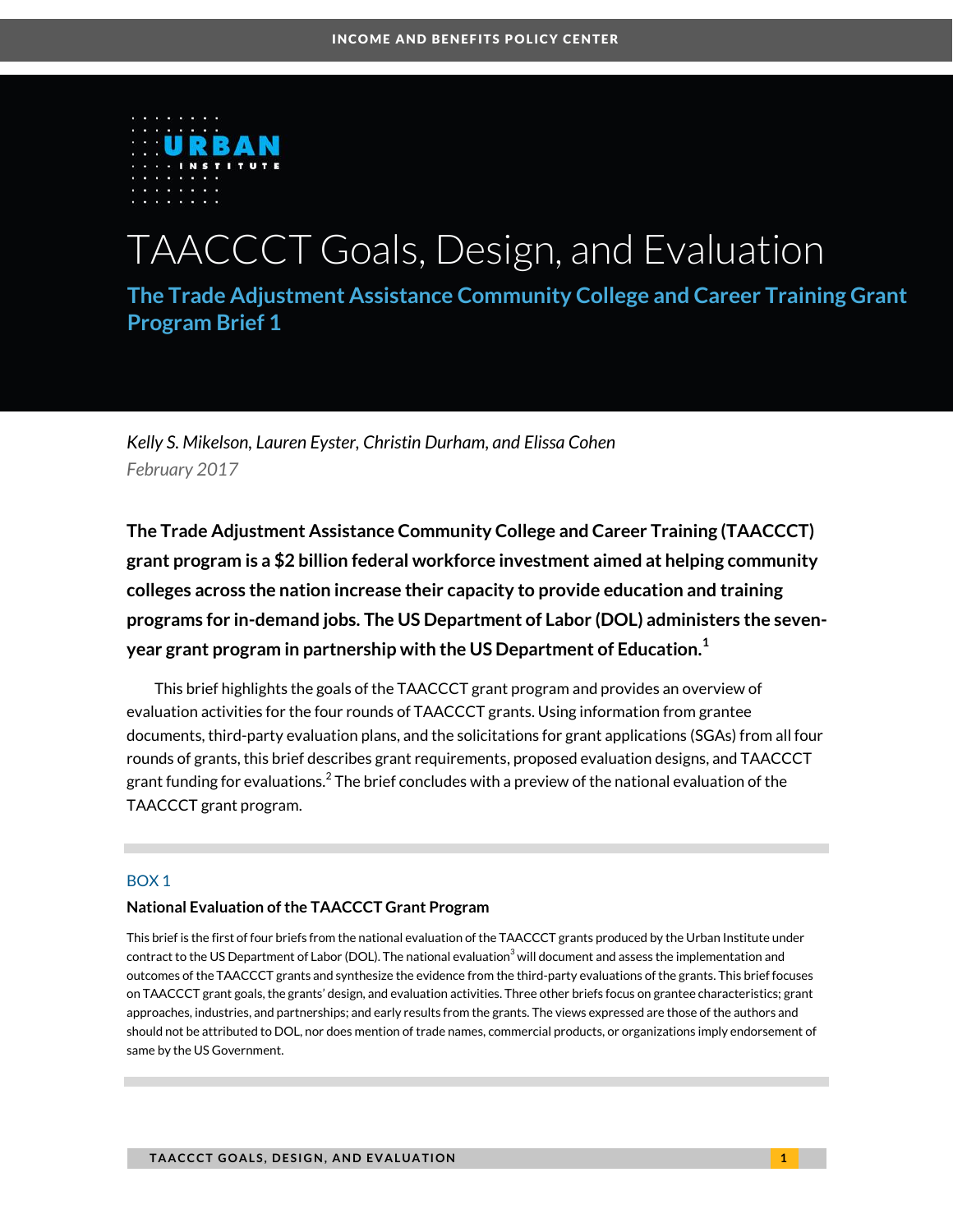# Overview of the TAACCCT Grant Program

Businesses seek to recruit, hire, and retain skilled workers for high-wage, high-skill occupations in an increasingly competitive global economy. Community colleges, public institutions of higher education primarily offering programs of two years or less, play a major role in developing a skilled workforce. Developing demand-driven education and training programs that meet the needs of employers, however, can be challenging because of resource and institutional constraints.

Congress authorized the TAACCCT grant program as part of the American Recovery and Reinvestment Act of 2009 to increase the capacity of community colleges to meet local and regional labor demand for a skilled workforce. The Health Care and Education Reconciliation Act, signed in March 2010, provided the TAACCCT program with nearly \$2 billion in funding over fiscal years 2011– 14, or approximately \$500 million annually over four rounds of grants. DOL, which administers the grants, funded a total of 256 three- to four-year grants to institutions of higher education offering programs that can be completed in two years or less. Figure 1 provides a diagram of the periods of performance and annual reporting years (fiscal years) for the four rounds of TAACCCT grants. DOL encouraged a variety of activities (box 2).

# FIGURE 1

|         | FY 2012 | FY 2013 1 | <b>FY 2014</b>              | FY 2015                     | FY 2016   FY 2017   FY 2018 |  |  |  |  |  |  |
|---------|---------|-----------|-----------------------------|-----------------------------|-----------------------------|--|--|--|--|--|--|
| Round 1 |         |           | October 2011-September 2015 |                             |                             |  |  |  |  |  |  |
| Round 2 |         |           | October 2012-September 2016 |                             |                             |  |  |  |  |  |  |
| Round 3 |         |           |                             | October 2013-September 2017 |                             |  |  |  |  |  |  |
| Round 4 |         |           | October 2014-September 2018 |                             |                             |  |  |  |  |  |  |

# **Periods of Performance by Round of TAACCCT Grant, All Rounds**

**Source:** Authors' adaptation of DOL Employment and Training Administration documentation. **Notes:** DOL allowed Round 1 grants to be extended up to four years. The original period of performance was three years. Grantees have an additional three months after the grant period ends to complete reporting requirements.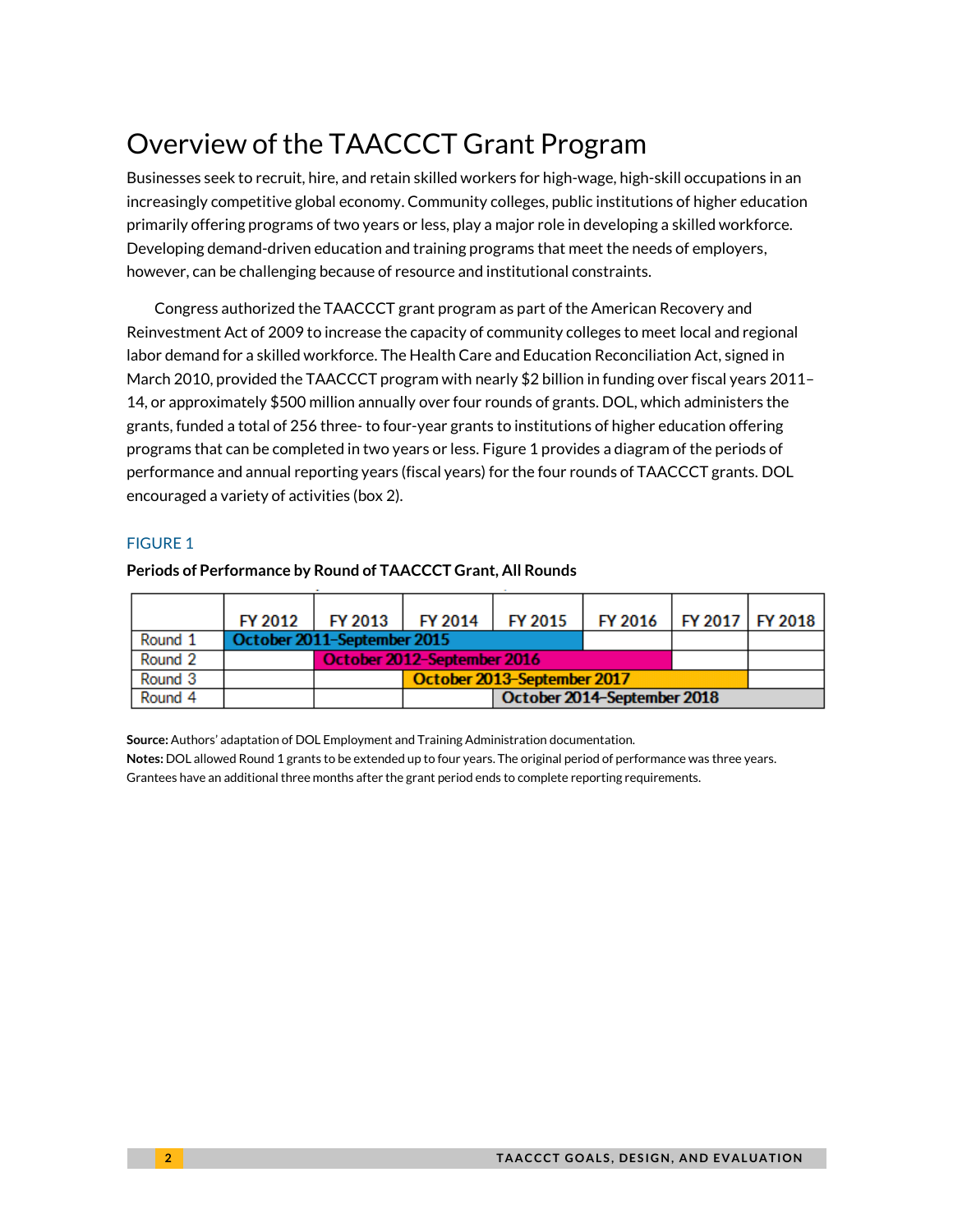### BOX 2

# **Types of Allowable TAACCCT-Funded Activities**

Unlike many DOL grant programs, the TAACCCT grant program does not pay for the cost of training but rather funds the development of infrastructure. Community colleges were encouraged to build institutional capacity in several ways, including

- 1. hiring or training additional instructors or staff (the grants included the costs of salaries and benefits),
- 2. developing facilities and infrastructure (specifically, renovating educational spaces and purchasing equipment that supports or improves Programs of Study),
- 3. developing curricula for upload to a repository of free open educational resources (www.SkillsCommons.org),
- 4. conducting needs assessments of students,
- 5. providing student supports and services (e.g., financial, academic, or personal),
- 6. emphasizing transferability and articulation (for credit and credentials), and
- 7. using TAACCCT funding to leverage additional resources.

**Source**: TAACCCT solicitation for grant applications, Rounds 1–4[. https://www.doleta.gov/taaccct/applicantinfo.cfm.](https://www.doleta.gov/taaccct/applicantinfo.cfm) 

# What Are the TAACCCT Grant Program's Goals?

Funding eligible institutions $^4$  in all 50 states, the District of Columbia, and Puerto Rico, the TAACCCT grant program aims to prepare program participants for employment in high-wage, high-skill occupations in demand by local employers. The program funds both individual institutions and multicollege consortia that may benefit workers eligible for Trade Adjustment Assistance (TAA) $^{\rm 5}$  and other adults across a state, region, industry sector, or cluster of related industries.

The overarching goals of the TAACCCT program are to

- 1. better prepare TAA-eligible workers and other adults for high-wage, high-skill employment or reemployment in growth industry sectors by increasing their attainment of degrees, certificates, diplomas, and other industry-recognized credentials that match the skills needed by employers;
- 2. introduce or replicate innovative and effective methods for designing and delivering instruction that addresses specific industry needs and leads to improved learning, completion, and other outcomes for TAA-eligible workers and other adults; and
- 3. demonstrate improved employment outcomes for TAACCCT participants.

To ensure that TAACCCT grantees accomplish these goals, the SGAs $^6$  describe the key areas of focus for TAACCCT projects (table 1). Although the areas changed somewhat over the course of the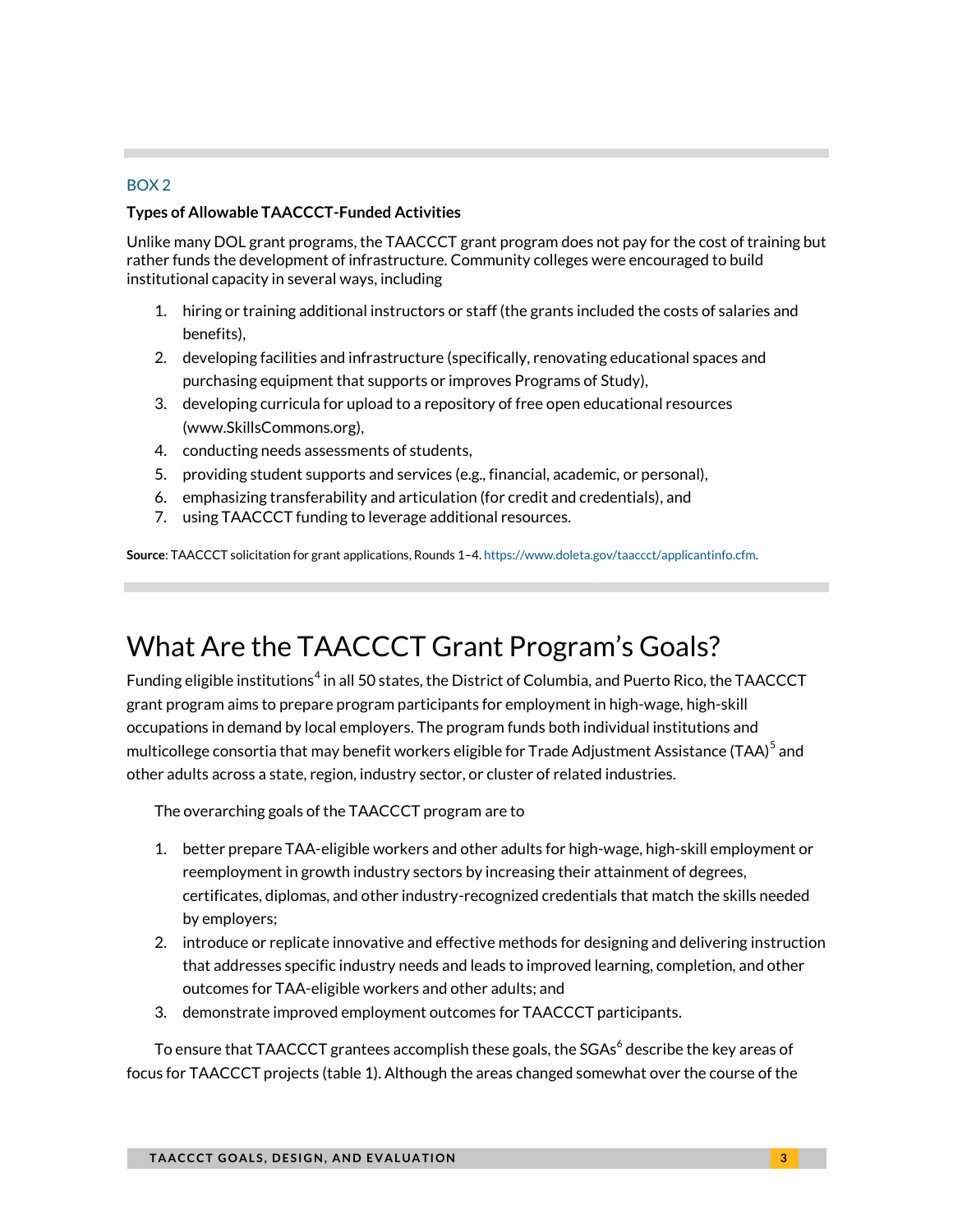four rounds, all four SGAs emphasize the importance of (1) developing career pathways or stacked and latticed credentials (box 3), (2) strengthening online and technology-enabled learning, and (3) using evidence-based design.

### TABLE 1

### **Voluntary Areas of Focus and Mandatory Core Elements for TAACCCT Projects in All Rounds**

|                                                                                      | Voluntary<br>areas of focus |         | <b>Mandatory core elements</b> |         |
|--------------------------------------------------------------------------------------|-----------------------------|---------|--------------------------------|---------|
|                                                                                      | Round 1                     | Round 2 | Round 3                        | Round 4 |
| Accelerate progress for low-skilled and other workers                                | х                           |         |                                |         |
| Improve retention and achievement rates to reduce<br>time to completion <sup>a</sup> | X                           |         |                                |         |
| Develop career pathways or stacked and latticed<br>credentials                       | x                           | х       | х                              | х       |
| Strengthen advanced online and technology-enabled<br>learning                        | x                           | х       | x                              | X       |
| Use evidence-based design                                                            | x                           | x       | X                              | X       |
| Align strategically with the workforce system and<br>other stakeholders              |                             | x       | X                              | X       |
| Develop transferability and articulation of credit                                   |                             | X       | X                              | X       |
| Align with previously funded TAACCCT projects                                        |                             | x       | X                              | X       |
| Engage employers                                                                     | x                           | x       | X                              | X       |
| Develop or scale sector strategies                                                   |                             |         |                                | Χ       |

**Source:** Urban Institute TAACCCT grantee database.

**Note:** TAACCCT = Trade Adjustment Assistance Community College and Career Training.

<sup>a</sup> Improving retention and achievement rates to reduce time to completion was explicitly included as a voluntary area of focus or a mandatory core element in Rounds 2–4. However, improving retention and achievement rates are described in the overall vision and elsewhere in the solicitations for grant applications for Rounds 2–4.

### BOX 3

#### **Career Pathways and Stacked and Latticed Credentials**

The term "credential" refers to educational certificates, degrees, registered apprenticeship certificates, occupational licenses, and other industry-recognized certifications. Stacked or latticed credentials are a sequence of credentials that can be accrued, building an individual's skills to help them along a career pathway or up a career ladder. A career pathway or ladder is a sequence of education and training coursework that prepares individuals for different and potentially higher-paying positions within the same occupation or industry.

In the health care field for example, although specific requirements vary by state, a certified nursing assistant license precedes a licensed practical nurse license. Licensed practical nurses may then pursue additional education and training to obtain a registered nursing degree.

**Source:** Jane Oates, "Increasing Credential, Degree, and Certificate Attainment by Participants of the Public Workforce System," Employment and Training Administration, US Department of Labor, December 15, 2010, [https://wdr.doleta.gov/directives/attach/TEGL15-10acc.pdf.](https://wdr.doleta.gov/directives/attach/TEGL15-10acc.pdf)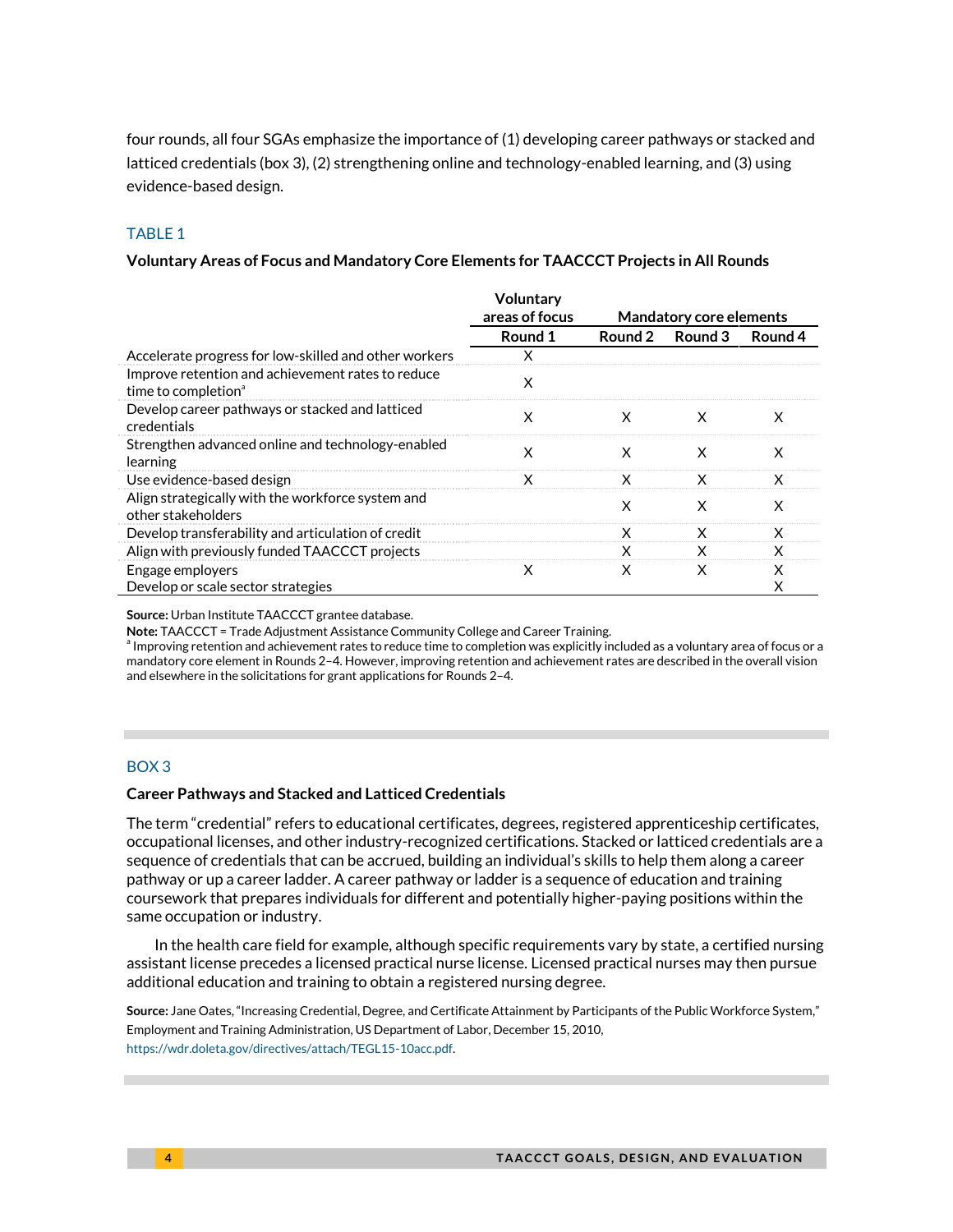All four rounds emphasize an evidence-based design (i.e., using existing evidence to design the project) in different ways. In Round 1, DOL encouraged projects to develop innovative strategies or replicate existing approaches that research has shown to have strong<sup>7</sup> or moderate<sup>8</sup> evidence of positive impacts on education or employment outcomes. Round 1 emphasizes the tiered-evidence approach (strong, moderate, or preliminary) and offers several voluntary areas for projects to focus on (table 1). Beginning in Round 2, DOL required grantees to focus on mandatory core elements. These grantees had to base their designs on a level of evidence appropriate for the project proposed. Those seeking to replicate existing strategies were instructed to cite strong or moderate evidence from existing research; projects with new designs were asked to cite preliminary research findings.

DOL also required the Rounds 2–4 grants to include a third-party evaluation that assessed the implementation and outcomes of the grant-funded activities. Third-party evaluations generate evidence of the impacts and an understanding of the grant activities implemented, in turn supporting program improvement during the grant implementation, informing future federal workforce investments and policy, and informing community college leaders and other workforce stakeholders on the approaches that may work for their colleges and the workforce system. Table A.1 provides a full list of grant features across each of the four rounds, highlighting the key requirements and components of the grant program.

To better conceptualize how the TAACCCT grants work and their intended outcomes, the TAACCCT conceptual framework (figure 2) depicts the program visually. With current economic conditions and policy and budget climates as context, the model describes current workforce needs that TAACCCT activities address.

TAACCCT grantees are funded to improve their capacity to educate and train students for highdemand occupations, and that may require increased coordination with key stakeholders in the local and regional workforce system. The TAACCCT areas of focus and core elements (table 1) represent innovative education and training activities that are designed to improve student education and training outcomes. TAACCCT project strategies are also designed to build capacity and improve short-term student outcomes, such as enrollment, persistence, completion, and credentialing.

The expected long-term outcomes of TAACCCT activities include improved student employment, retention, and earnings, as well as transformation of workforce development systems within communities and throughout regions. Evidence-based design and alignment with previously funded TAACCCT programs are expected to produce effective training programs with increased employer engagement to ensure that students are graduating with skills that meet employer demands.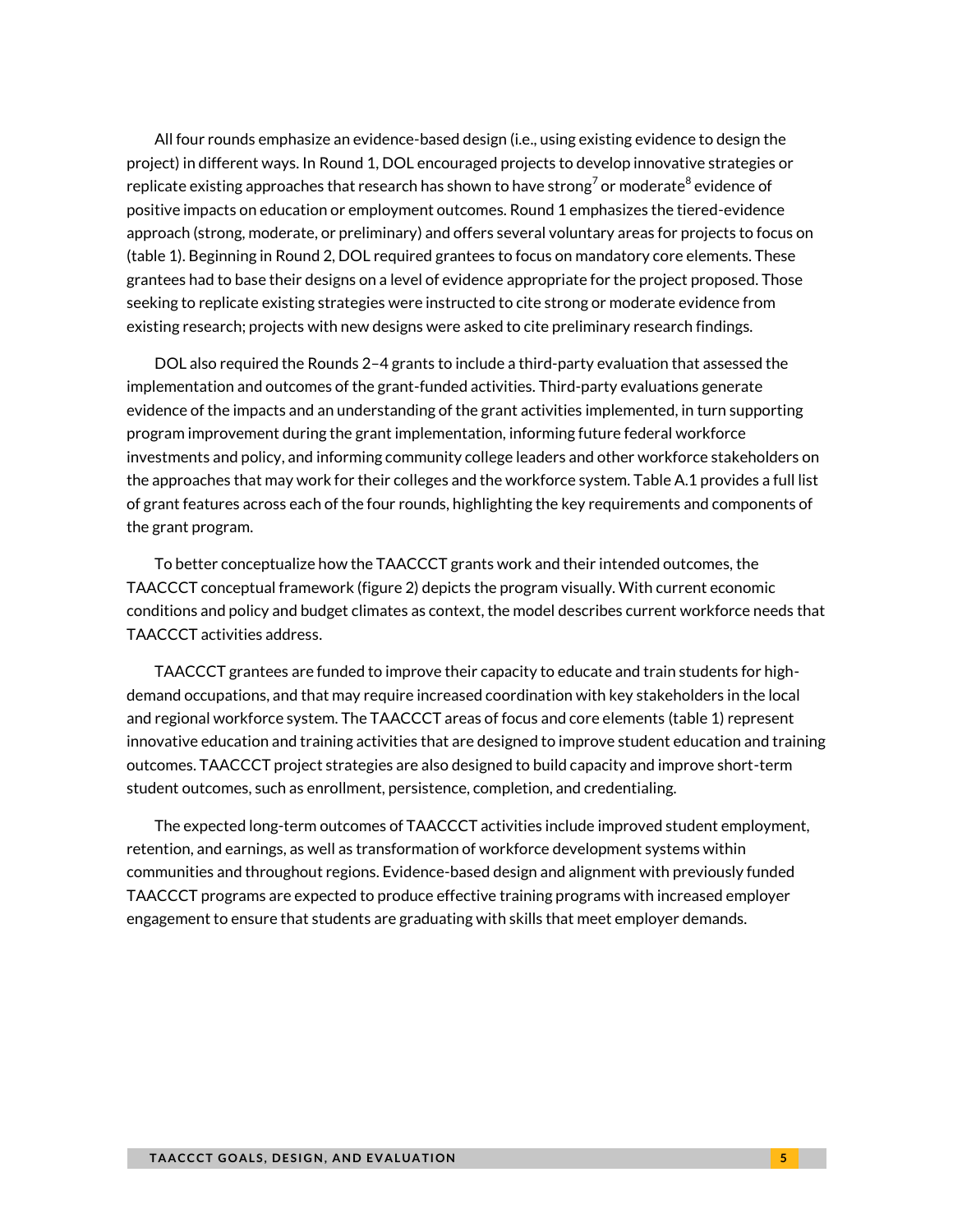### **TAACCCT Conceptual Framework**



**Source:** The Urban Institute and its partners developed the conceptual framework as a part of the TAACCCT national evaluation.

# What Key Factors Have Shaped the TAACCCT Grants over the Four Rounds?

The TAACCCT program evolved over several rounds of grants (with grants first being awarded in 2011 and the last awards in 2014) to have an increasing emphasis on evidence-based design and rigorous evaluations and to build upon previously funded TAACCCT strategies shown to be effective. Several grant design factors and requirements changed over the four rounds, including expanding the reach of TAACCCT funding, strategic alignment as a core element of the grant design, the changing structure of the grant, and the sustainability of the TAACCCT-funded activities. Table A.1 provides a visual depiction of how the requirements and components of the grants changed.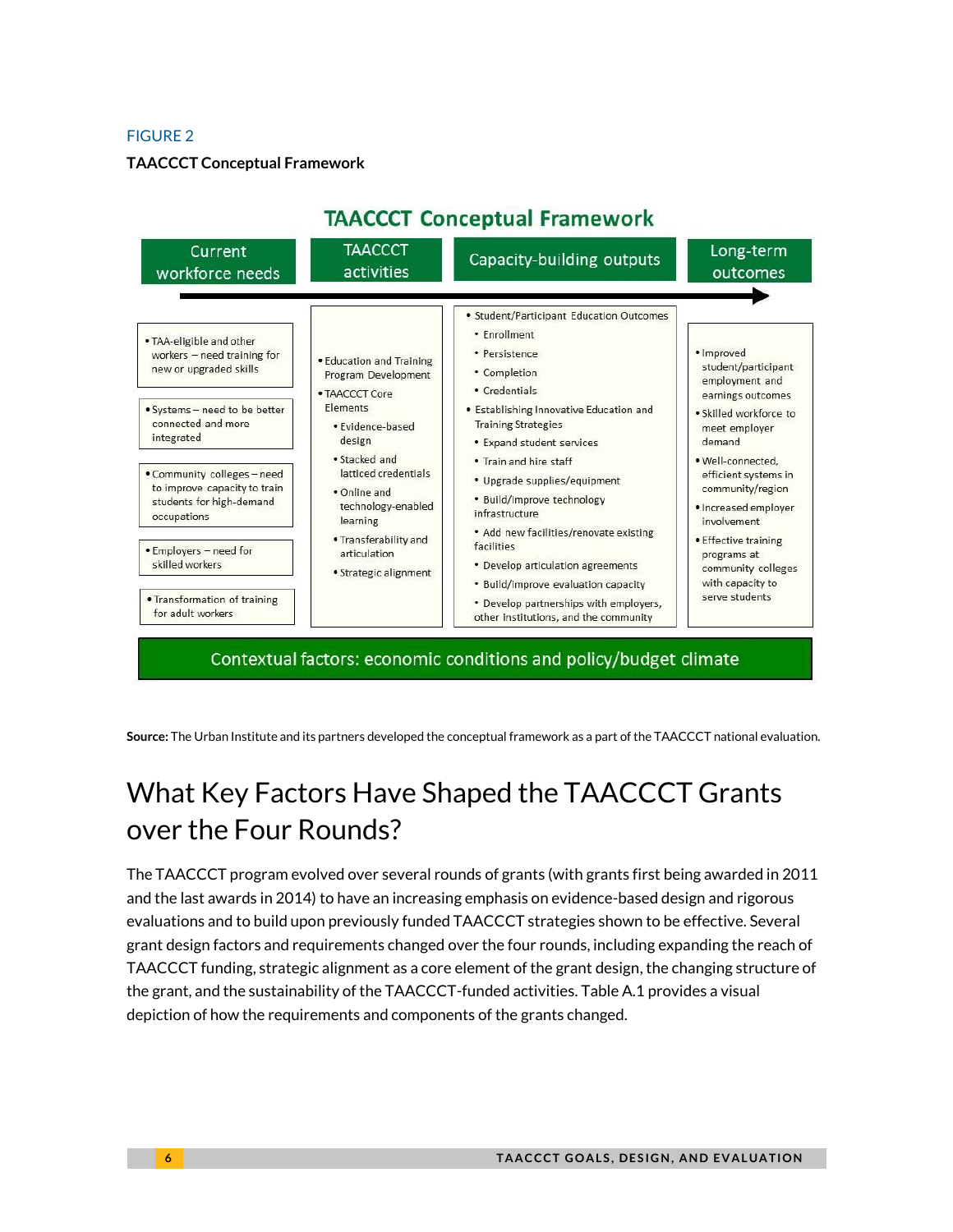# **Expanding the Reach of TAACCCT Grants**

Public, proprietary, and other nonprofit institutions of higher education $^9$  offering programs that can be completed in two years or less were eligible to apply for TAACCCT funding. Such institutions of higher education include two-year and four-year colleges and universities, which include historically black colleges and universities, tribally controlled colleges and universities, Hispanic-serving institutions, and Asian American and Native American Pacific Islander-serving institutions.

DOL sought to extend the reach of the TAACCCT grants in two ways. First, it allowed groups of eligible institutions to submit a proposal as a single institution or as the lead institution on behalf of a consortium of two or more individually eligible institutions. DOL encouraged applicants to form consortia to develop programs that serve individuals across a region, state, industry sector, or cluster of related industries, and to leverage their collective experience to expand and improve education and career training programs. $^{10}$ 

Second, although DOL did not fund the continuation of existing TAACCCT projects in subsequent rounds, it did allow grantees and other eligible applicants to propose projects that expanded or enhanced previously funded TAACCCT projects. Enhancements could include redesigning an in-person, classroom-based program to use online or hybrid instructional delivery; $^{11}$  adding stackable education or training credentials to an existing program; or developing an accelerated format for a program.

# **Strategic Alignment as a Core Element**

DOL increasingly emphasized the importance of strategic alignment among workforce stakeholders and partners, particularly in Rounds 2–4. In Round 1, DOL did not use the term "strategic alignment" but did require grantees to involve employers and consult with the public workforce system. In particular, grantees were required to actively engage at least one employer to assist in defining grant project strategy and goals, identify needed skills and competencies, provide education and training resources (e.g., equipment, instructors, and internships), and hire program graduates where appropriate. Grantees had to consult with entities in the public workforce system, such as Local Workforce Investment Boards, American Job Centers, or state agencies that administer the TAA for Workers program, to refer potential participants or to help connect workers with employers.

Round 2 grantees also had to include outreach and coordination with previous TAACCCT grantees to expand strategic alignment efforts. To do so, DOL asked grantees to reduce duplication, share information, coordinate efforts, and expand the geographical reach of their programs. Applicants had to describe their plans to identify and incorporate projects and tools developed by philanthropic and nonprofit organizations that can positively affect their proposed programs. Grantees were required to involve at least one employer for each targeted industry in the program that would actively engage in identifying the necessary skills and competencies for the program, and to assist with curriculum development and program design. Employers were asked to participate in one or more of the following ways: helping define the program strategies and goals, providing resources to support education and/or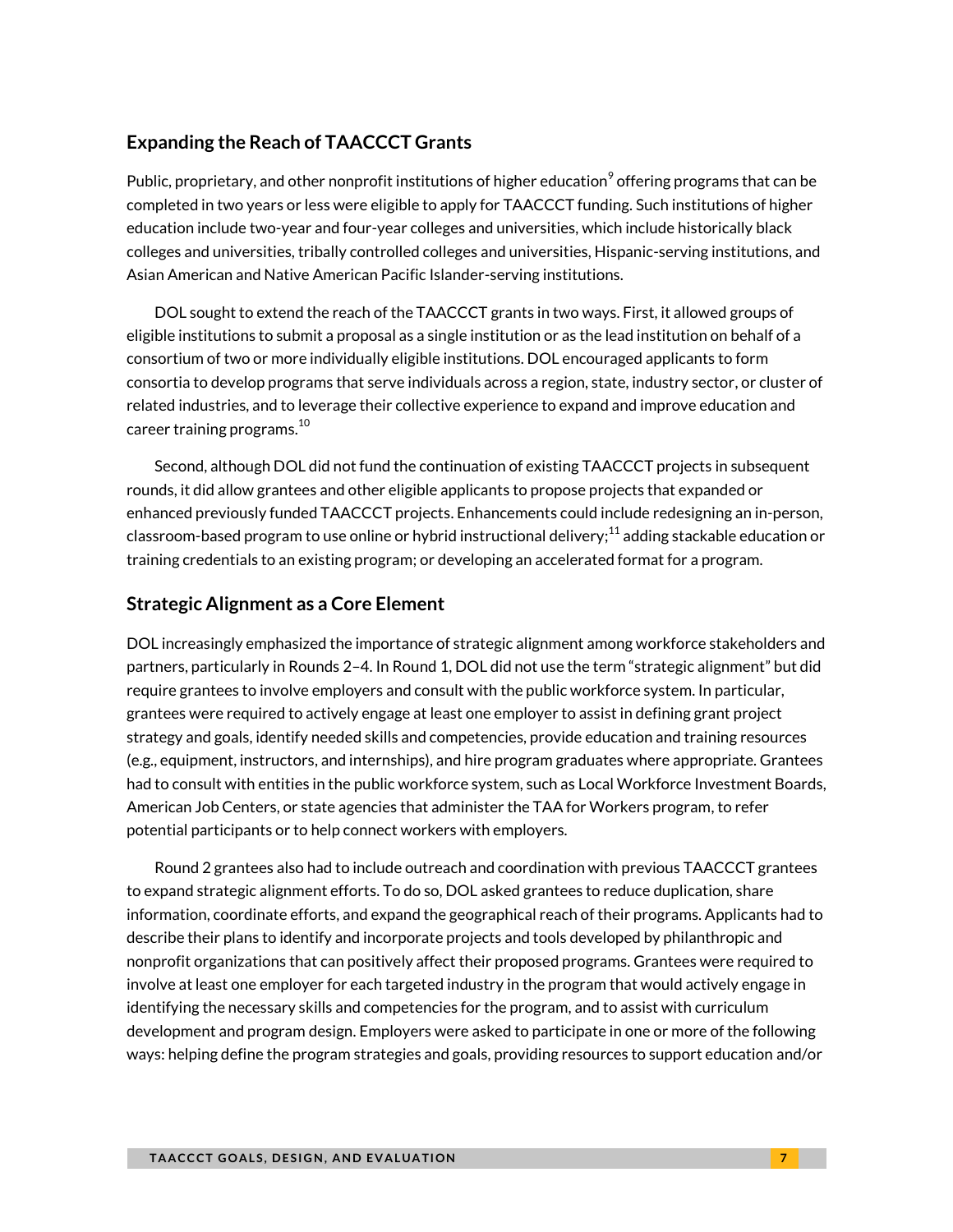training (such as equipment, instructors, funding, internships, or other work-based learning activities), and committing to hire qualified program participants.

In Round 3, DOL emphasized the importance of strategic alignment by requiring grantees to include four key categories of stakeholders:

- **Governors.** Grantees were asked to align their programmatic goals and strategies with their Governor's Office of Economic Development and their integrated state workforce plan (as laid out by the Workforce Investment Act of 1998).
- **Employers and industry.** Grantees carved out specific roles for employers and had to provide evidence of their commitment and engagement. In addition to the employer engagement requirements in Round 2, the Round 3 SGA asked grantees to specify roles for employers and industry organizations, such as (1) identifying necessary skills and competencies, assisting with curriculum development and program design; (2) developing pathways for individuals that involve both education or training curriculum and work-based experience; (3) developing and aligning stackable credentials with career ladders within firms and industries; (4) developing or scaling successful sector-focused strategies; and (5) providing apprenticeships, internships, onthe-job training, or other work-based training opportunities.
- **The public workforce system.** Grantees were required to collaborate with the public workforce system in developing and delivering programs.
- **Philanthropic organizations, business-related and other nonprofit organizations, communitybased organizations, and labor organizations, especially those engaged in sector strategies.** Examples of collaboration included incorporating tools developed by these organizations, connecting program participants to work-based training opportunities, assisting with placement opportunities, and providing supportive services where appropriate.

In Round 4, DOL continued to increase the emphasis on strategic alignment by elevating sector strategies (box 4) to a required core element. In addition, applicants were required to partner with at least one local workforce development board or American Job Center to develop and implement the project, along with the state agency that administers the TAA for workers program. Applicants received points for funding one workforce development board or an American Job Center to provide services or activities tailored to the TAACCCT project that are not already funded by other grants.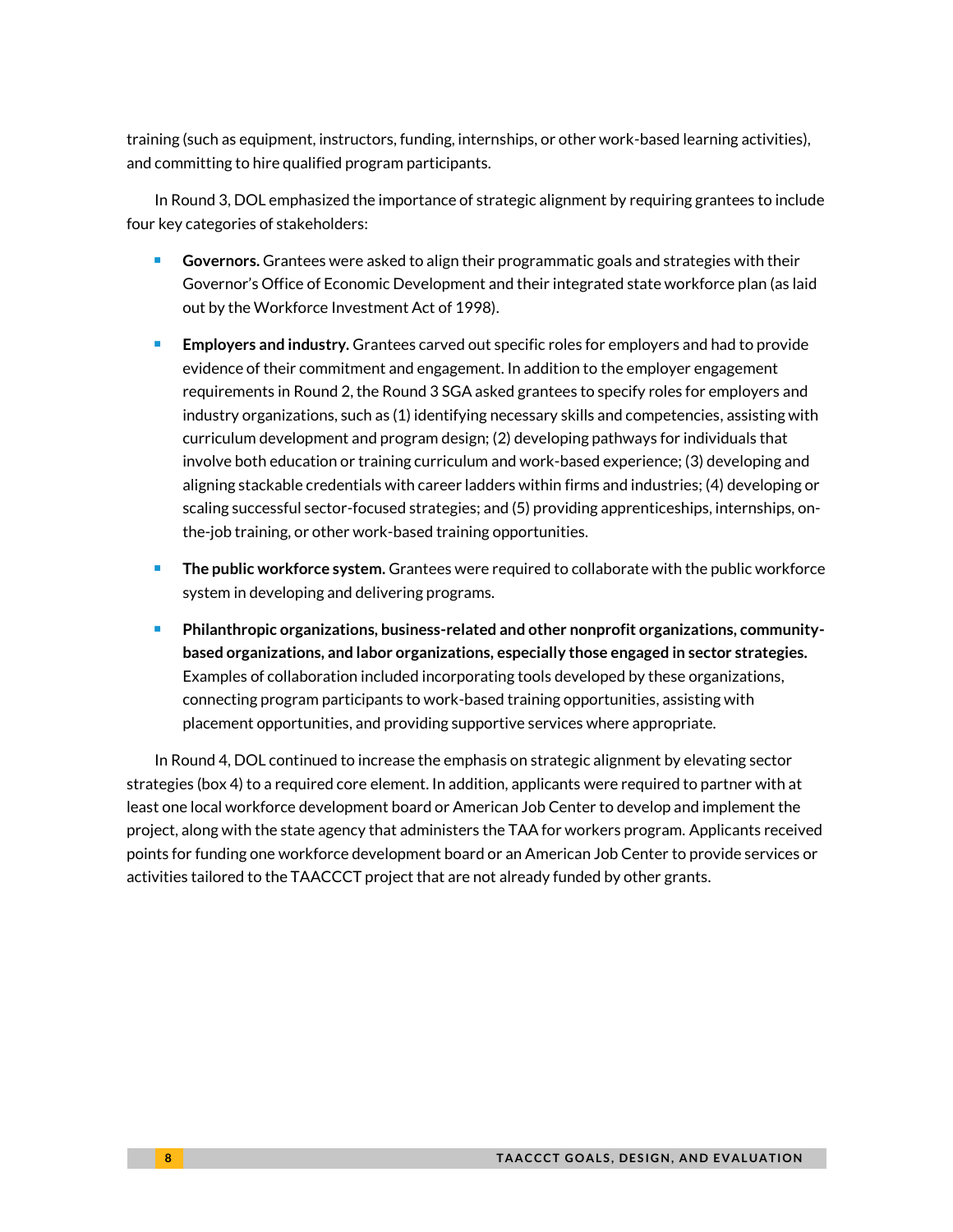# BOX 4

### **Sector Strategies and Employer Engagement**

The Round 4 SGA asked applicants to focus their programs on one or more industry sectors. Sectorbased workforce development programs are a partnership between workforce organizations and specific industries—such as health care, advanced manufacturing, transportation, or financial services or clusters of occupations. The SGA also asked applicants to involve at least two employers and a regional industry representative for each targeted sector. Employers and regional industry representatives are to be actively engaged in designing and implementing the grantee's sector strategy in five ways: (1) serving on the program's leadership team; (2) helping implement program strategies and goals; (3) identifying and mapping the necessary skills and competencies for the program; (4) assisting with curriculum development and designing the program; and (5) where appropriate, assisting with the design of an assessment or credential that will address industry skill needs.

**Source**: TAACCCT solicitation for grant applications, Round 4[. https://www.doleta.gov/taaccct/applicantinfo.cfm.](https://www.doleta.gov/taaccct/applicantinfo.cfm) 

# **Changing Grant Features**

Grant features such as period of performance and funding availability changed over the course of the four rounds of funding. In Round 1, grants were limited to a 36-month period of performance (which was later extended to 48 months for most grantees at no cost). In Rounds 2-4, grantees were given up to 48 months, with the final 6 months to be used for gathering data for reporting outcomes and completing the requirements for third-party evaluations.

Legislation required that TAACCCT funding be awarded in every state. Accordingly, in all rounds, DOL awarded at least 0.5 percent of the total available funds to institutions in each of the 50 states, the District of Columbia, and Puerto Rico. Grant amounts varied across the four rounds because of the availability of funds and policy changes:

- **Round 1 grants ranged from \$2.5 million to \$5 million for single institutions and from \$2.43** million to \$24.65 million for consortium applicants.
- Round 2 grants ranged from \$2.20 million to \$3.36 million for single institutions and from \$2.5 million to \$15 million for consortium applicants.
- Round 3 grants ranged from \$2.23 million to \$2.75 million for single institutions and from \$2.5 million to \$25 million for consortium applicants.
- Round 4 grants ranged from \$2.32 million to \$3.25 million for single institutions and from \$6.44 million to \$20 million for consortium applicants.

In Round 1, DOL allowed grantees to exceed award amount ceilings to replicate strategies that research had shown to be effective or to propose scalable online and technology-enabled courses and learning projects that would reach many diverse students over a large geographic area. Rounds 2 and 3 did not permit exceptions to set funding ceilings. Round 4 allowed funding ceiling increases for projects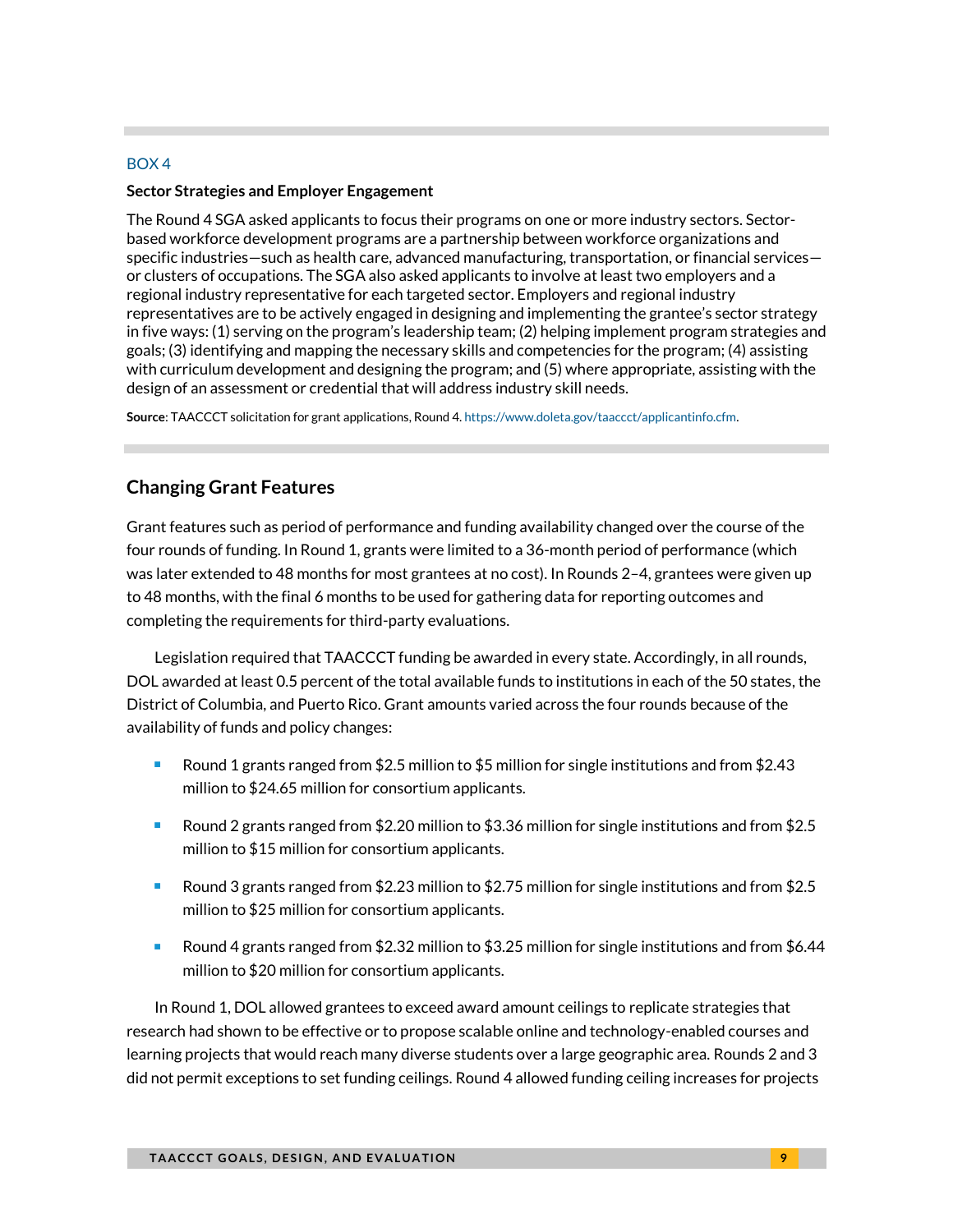that enhanced system changes through proposals to (1) advance state career pathway systems, (2) improve statewide data collection, or (3) create nationally recognized competencies and credentials.

# **Sustainability of Grant-Funded Efforts**

DOL emphasized the importance of sustainability in all rounds of funding, but how grantees were asked to consider sustainability evolved. DOL encouraged Round 1 grantees to plan for sustainability by securing future funding from nonfederal sources or, given limited availability of funding, to continue low-cost strategies or encourage other institutions to adopt strategies proven successful. The Round 2 SGA asked grantees to focus on project strategies with lasting impact while describing how successfully funded programs would be incorporated into the long-term curriculum offerings of the college. Round 2 grantees had to sustain their partnerships with employers. Round 3 and 4 grantees had to describe how data would be used to determine which strategies and activities were effective and explain how these strategies would be integrated into future activities and programs without grant funding.

# How Are TAACCCT Grantees Planning to Evaluate Their Projects?

DOL required grantees in Rounds 2–4 to conduct rigorous third-party evaluations. Some Round 1 grantees also included independent evaluations, but they were not required to do so. This section describes the grant requirements for the third-party evaluations and provides an overview of the evaluation methods, quantitative and qualitative data sources, and treatment and comparison group characteristics $^{12}$  grantees submitted as part of their evaluation plans.

# **Third-Party Evaluation Requirements**

Although evidence-based design is a common focus of TAACCCT projects in all rounds, Rounds 2–4 also emphasized developing new evidence through rigorous evaluation. In the Round 1 SGA, DOL acknowledged that there is little research on successful strategies that are similar to TAACCCT in community colleges, but asked that grantees develop and implement strategies using any existing evidence and programs that could be evaluated. The SGA provided an evidence-based conceptual framework that encouraged applicants to design strategies using research studies that supported the effectiveness of the proposed program. That framework ranked evidence in three tiers: strong, moderate, and preliminary. DOL required grantees to report on comparison program students in addition to participant program students in their annual reporting. In addition, DOL requested that each proposed project activity include ongoing evaluation to ensure continuous improvement and datadriven decision making. However, grantees did not have to use a third-party independent evaluator.

Beginning in Round 2, DOL required grantees to develop strategies with existing evidence of success and to use grant funds to implement a third-party evaluation of their grant projects, thereby producing new evidence of a program's efficacy. DOL was committed to funding applications that used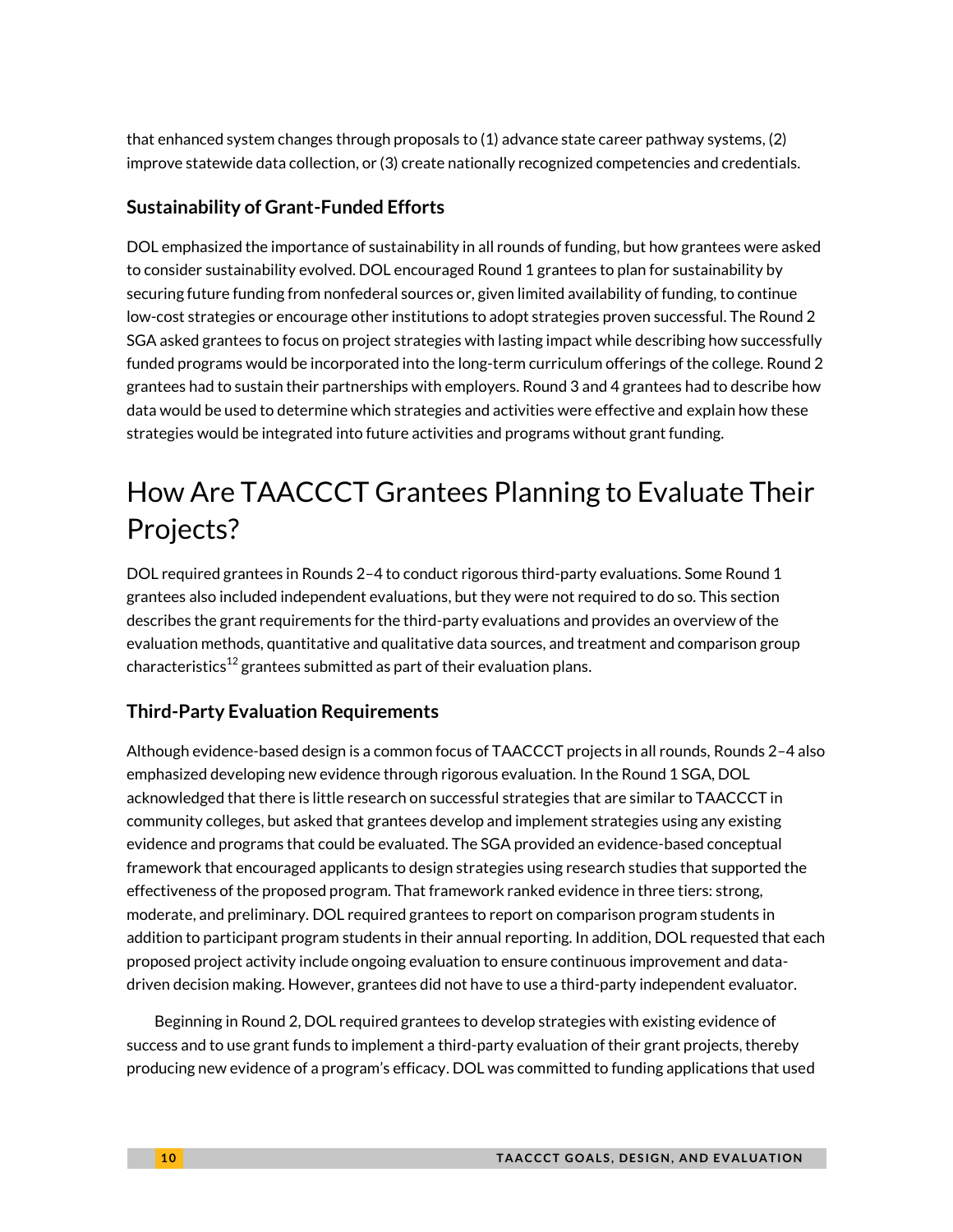data and evidence to (1) design strategies that are likely to produce significant positive change in learning and employment outcomes, (2) continuously evaluate the effectiveness of strategies to improve programming, and (3) identify and integrate promising and proven strategies into education and training programs. Applicants submitted a short evaluation plan and budget for an independent evaluation of their TAACCCT program interventions. Evaluation designs had to include a program implementation analysis and a participant outcomes or impacts analysis. Applicants were encouraged to use the most rigorous evaluation design feasible to estimate the TAACCCT activities' impacts, using either a random-assignment experimental design or a comparison cohort quasi-experimental design.

In addition, DOL required that grantees participate in national evaluation activities designed to synthesize evaluation findings across all TAACCCT grants and assess the program's implementation. The national evaluation will provide the workforce development field with crosscutting evidence and lessons on building workforce education and training capacity in community colleges, and it is discussed later in this brief.

# **Planned Methods for Third-Party Evaluations**

A key component of the third-party evaluations is using rigorous methods to determine the outcomes and impacts of TAACCCT activities. $^{\rm 13}$  Figure 3 provides an overview of the methods used to measure the outcomes or impact of the grant activities across all rounds. Most often these concern participant outcomes, but they could also include an economic or cost analysis of the grant activities to participants, the college or colleges, or taxpayers. Over two-thirds of the third-party evaluations (the largest proportion) are using quasi-experimental methods. If performed well, such methods can state that the difference between TAACCCT participants' education and employment outcomes and those of a similar group of individuals who did not participate in TAACCCT is attributable to the TAACCCT activities themselves, ruling out other explanations for the difference (i.e., such methods can estimate the marginal impact of the grant activities). About 17 percent of grantees and their third-party evaluators plan to conduct pre-post or outcomes-only studies (i.e., noncausal) of participant outcomes. Few evaluations across the rounds included experimental designs or economic or cost analyses. As shown in table A.2, grantees and third-party evaluators became more specific in the quasi-experimental methods used to estimate participant impacts, with approximately 70 percent in Rounds 3 and 4 specifying propensity score matching as the method they will use to draw comparison groups that can be used to estimate causal impacts.<sup>14</sup>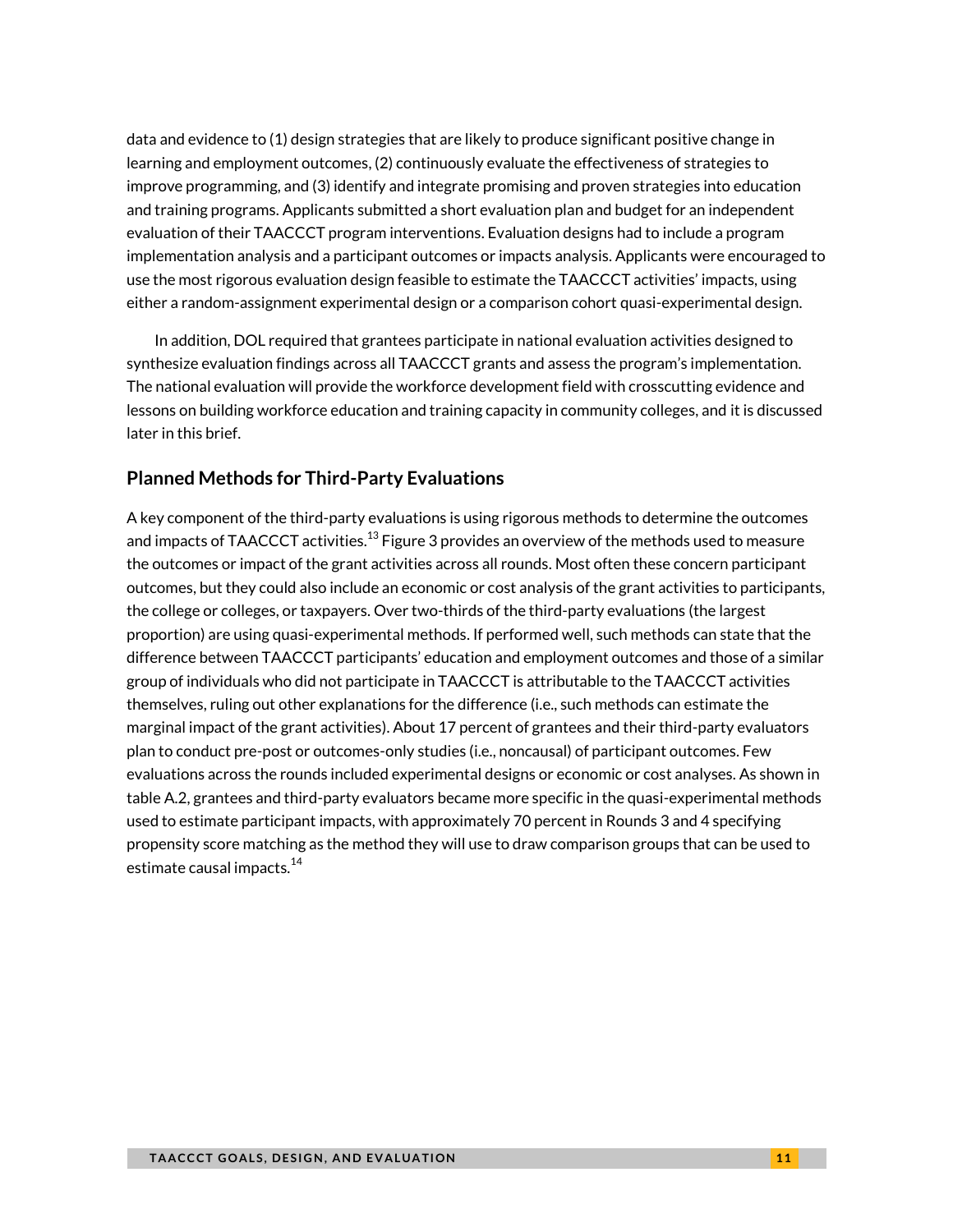

#### **Grant Evaluations Using Various Methods to Measure Outcomes and Impacts, Rounds 1–4**

**Source:** Urban Institute TAACCCT grantee database.

**Notes:** In Round 1, an evaluation plan was not required, and 48 of the 49 grantees did not submit an evaluation plan. Round 2 grantees were required to submit 10-page summary evaluation plans, and their planned evaluation methods were culled from those summaries. Round 2 awarded a total of 79 grantees, and 10 sites did not report on any outcomes. In Rounds 3 and 4, grantees were required to select an independent third party to conduct a rigorous evaluation of their project and to submit a detailed evaluation plan. In Round 3, all 57 grantees submitted a detailed evaluation plan. In Round 4, 11 grantees had not submitted an approved detailed evaluation plan at the time this brief was published. The experimental category consists of evaluation plans with a full experimental design or regression discontinuity. The quasi-experimental category includes evaluation plans with designs using propensity score matching. The nonexperimental design category is composed of evaluation plans using outcomes or correlational and pre- and postanalysis.

Grantees and their third-party evaluators are using various sources of both qualitative and quantitative data to conduct their planned evaluations (figure 4). Round 2 grantees report that the majority of the 79 evaluations will include access to student records (62) and participant surveys (51); approximately half of evaluations will have access to administrative employment data (39) (table A.3). Of the 57 Round 3 grantees, 54 plan to make student records available to their third-party evaluators. Likewise, 50 Round 3 grantees plan to make administrative employment data available, and 35 plan to have participant surveys. Only 23 grantees, however, plan to make application data available for the third-party evaluator's analyses. Over 80 percent of Round 4 grantees report that evaluators will have access to administrative employment data (58) and student records (57), though the number of planned participant surveys declines from approximately 66 percent of grantees in Rounds 2 and 3 to 28 percent (20 of 71). The accuracy of information in Rounds 3 and 4 is likely higher because the database uses information from detailed evaluation plans developed using the expertise of third-party evaluators; only shorter summary evaluation plans submitted by grantees at the time of application were available for Round 2 grants.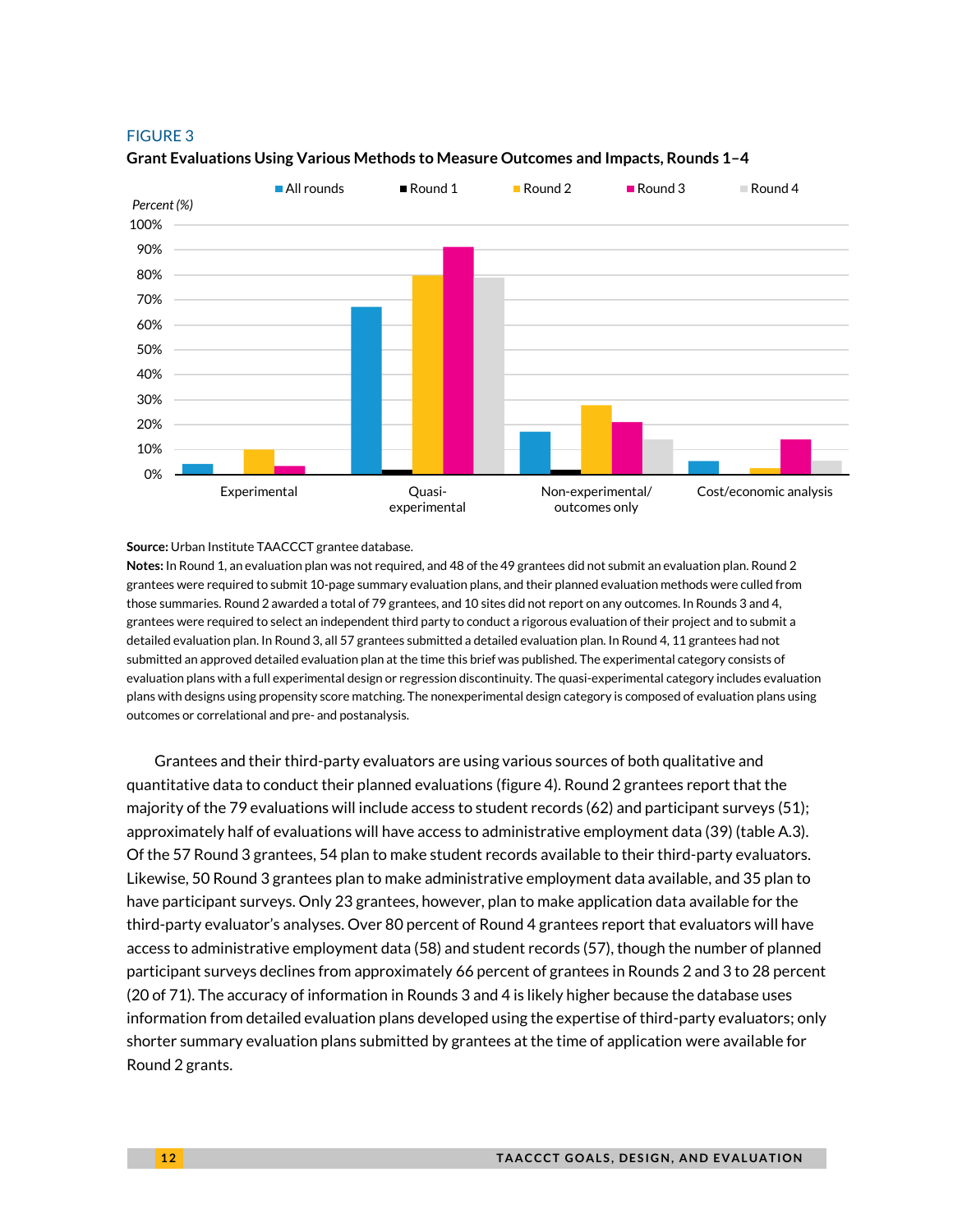

### **Grant Evaluations Using Various Quantitative Data Sources, Rounds 2–4**

**Source:** Urban Institute TAACCCT grantee database.

**Note:** In Rounds 2 and 4, some grantees did not report their quantitative data sources. For exact counts of unreported data by round, see table A.2. Four Round 4 grantees had not submitted an approved detailed evaluation plan at the time this paper was published.

Grantees plan to use three sources of qualitative data for their evaluations: focus groups with participants; surveys with participants and employers; and interviews with faculty, leadership, and other staff, partners, and employers (table A.4). A majority of the 57 Round 3 grantees report they plan to administer surveys (40) and conduct focus groups (41), and almost all (54) plan to conduct interviews (figure 5). In Round 4, the majority of grantees also report that they plan to administer surveys (48) and conduct focus groups (44), and 85 percent report that they plan to conduct interviews (60). All Round 4 grantees that had submitted a detailed evaluation plan at the time this brief was published said they plan to conduct interviews.

*Quantitative data source*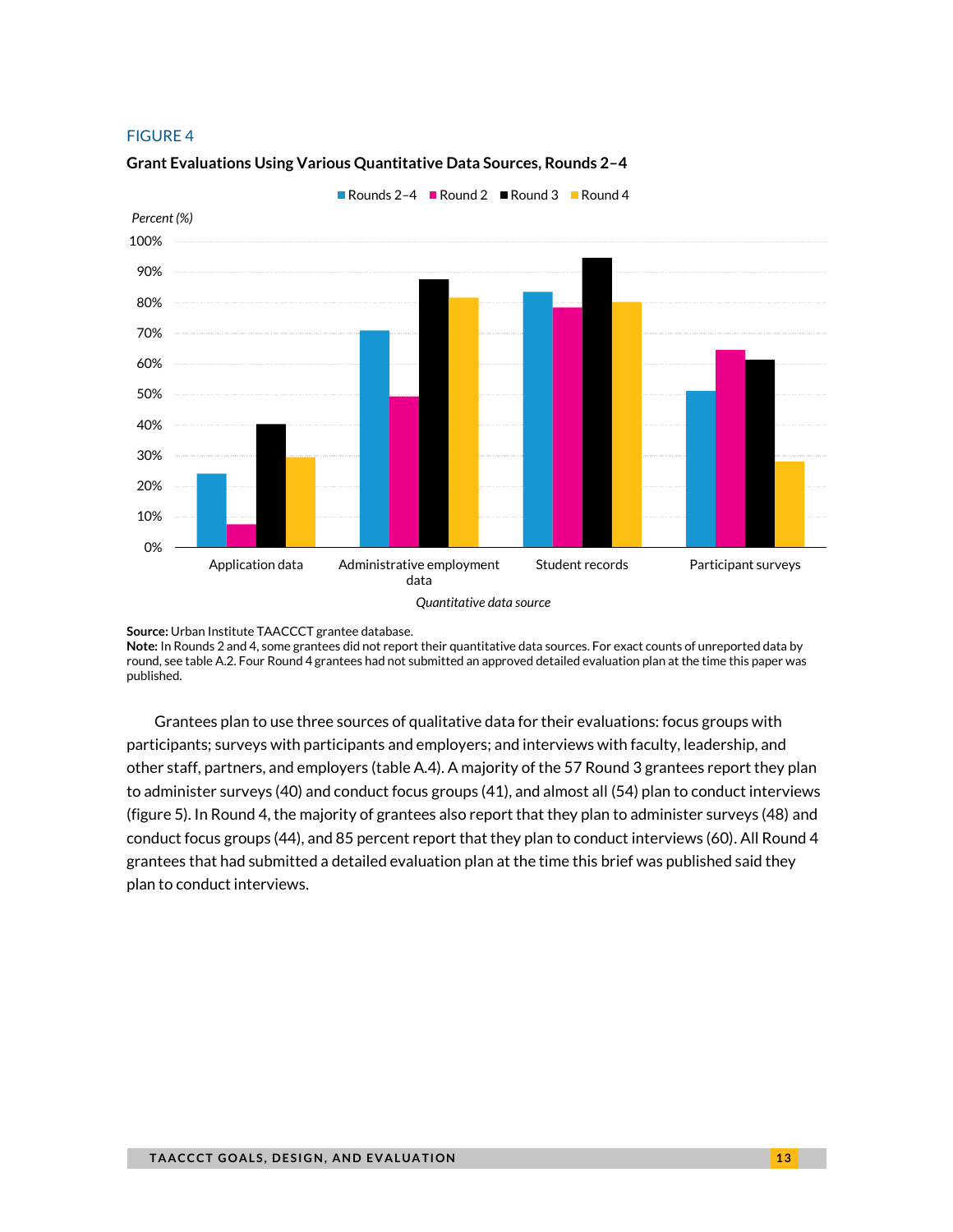

**Grant Evaluations Using Various Qualitative Data Collection Methods, Rounds 3–4**

**Source:** Urban Institute TAACCCT grantee database.

**Note:** This information is not available for Rounds 1 and 2. Four Round 4 grantees had not submitted an approved detailed evaluation plan at the time this brief was written.

Grantees specified the average size of their treatment and comparison groups<sup>15</sup> for the planned evaluations (table A.5). In Round 3, 57 grantees planned to have an average of 932 treatment group members and 1,825 comparison group members. These figures were lower in Round 2, though the information may be less reliable because Round 2 grantees were not required to submit detailed evaluation plans. In Round 4, although the maximum reported treatment and control group sizes increased from Round 3, the average size of the treatment group was very similar, and the average comparison group size was 2,053.

Grantees also had to specify sources for comparison groups as part of their evaluation plans (figure 6). Over half of grantees in Rounds 2 and 3 reported that the comparison group for their planned evaluation would be drawn from the same field (41 and 32, respectively) or the same college or institution (42 and 45, respectively; table A.6). Twenty-one of 79 Round 2 grantees and 29 of 57 Round 3 grantees reported that they would draw their planned comparison group during the same period they drew the treatment group. Similar proportions of Round 4 grantees reported that evaluators planned to draw comparison groups from the same field (34), the same college or institution (38), or the same time period (35) as treatment groups, and 11 grantees had not submitted an approved detailed evaluation plan when this brief was published. Although each of these factors controls for threats to the internal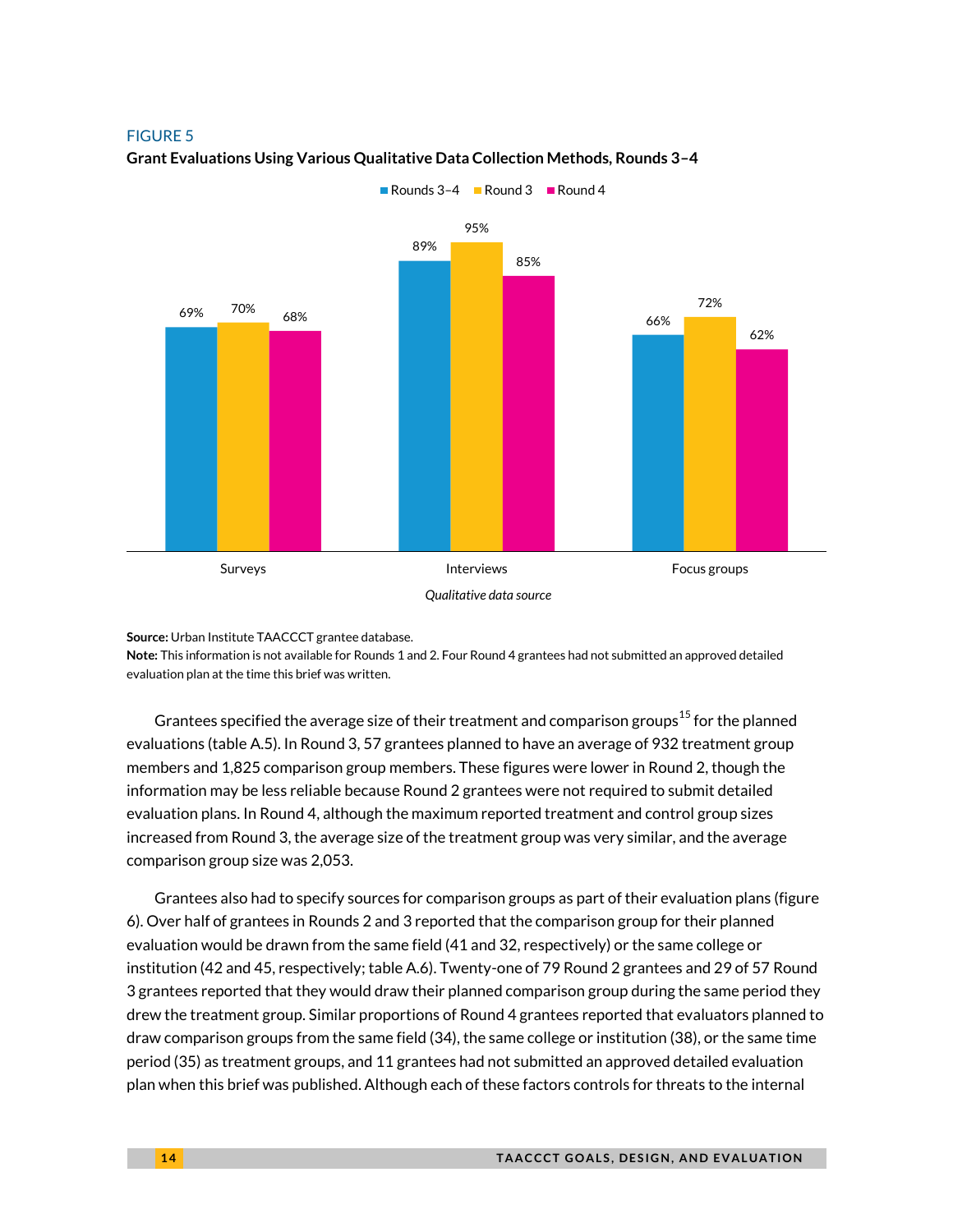and external validity of the evaluations, it is unknown how much grantees' planned evaluation strategies align with the actual evaluation as it will be conducted.

# FIGURE 6



**Grant Evaluations Using Various Sources of Comparison Groups, Rounds 1–4** 

**Source:** Urban Institute TAACCCT grantee database. **Note:** Four Round 4 grantees had not submitted an approved detailed evaluation plan at the time this brief was written, and their information is not included here.

Funding for evaluations changed little over the course of Rounds 2–4. On average, about 6 to 7 percent of a grantee's total funding is spent on evaluation activities each round (table A.7). The average evaluation budget increased slightly from \$415,731 in Round 2 to \$571,922 in Round 3, but it then decreased in Round 4 to \$397,413. This reflects the Round 3 increase in maximum grant award to about \$25 million versus \$15 million in Rounds 2 and 4.

# What Can We Learn from the TAACCCT Grants?

The national evaluation of the TAACCCT grant program began in October 2012 after DOL awarded the Round 2 grants. The Urban Institute, Abt Associates, and their partners are conducting the evaluation using a mix of qualitative and quantitative methods to understand and assess the program to inform future federal workforce investments and policy. Figure 2 presented the conceptual framework for the evaluation. The evaluation seeks to answer the following research questions:

**What service delivery or system reform innovations led to improved employment outcomes** and increased skills for participants? Under what conditions can these innovations be most effectively replicated?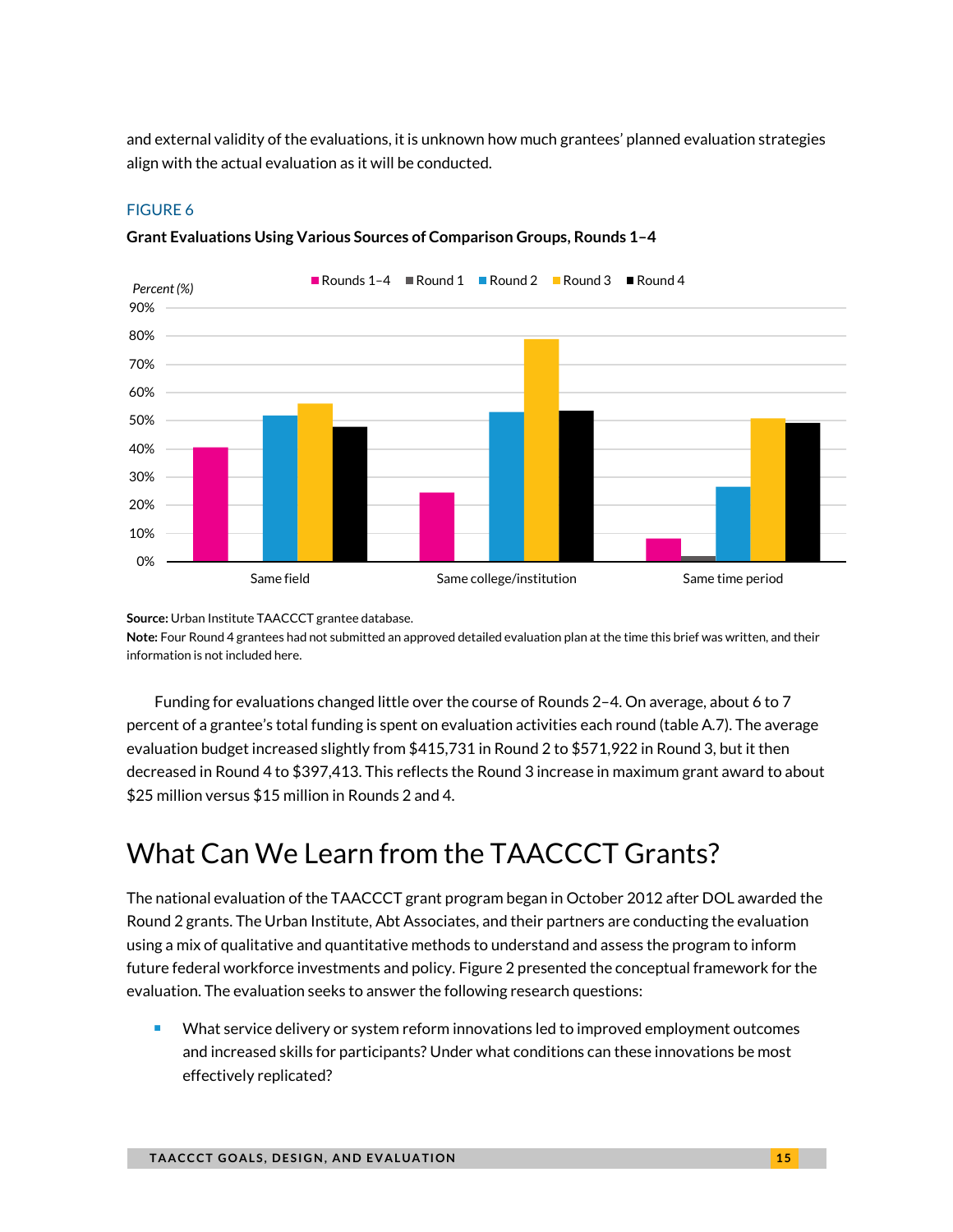- What are the types of emerging ideas for service delivery change or system reform that seem the most promising for further research? Under what conditions are these ideas most effective?
- **What was learned about directions for future research on the country's public workforce** system and workforce development in general?

The research team is using four study components to document and assess the implementation and outcomes of the grants:

- **An evaluability assessment of the grantees to determine opportunities for measuring training** impacts and to make recommendations for more rigorous evaluation designs for the national evaluation, third-party evaluations, and future grant initiatives.
- An implementation analysis of the service delivery approaches developed and the systems changed through the grants.
- An outcomes study of selected Round 4 grantees using survey data and administrative records to better understand the characteristics of TAACCCT participants, their service receipt, and their outcomes related to education and employment, as well as to promote the rigor of grantee third-party evaluations.
- A synthesis of third-party evaluation findings to draw a national picture of the TAACCCT grant approaches and evidence of the outcomes and impacts of the grants.

Data sources for these evaluation components include individual-level and aggregate student data, grantee documents (including quarterly and annual reporting), site visits, college surveys, and thirdparty evaluation reports. The evaluation team is also reviewing and synthesizing the final evaluation reports produced by the third-party evaluators and submitted by grantees to DOL. These reports provide information about the implementation of the grants, the outcomes observed, and the impacts of the TAACCCT interventions on the participants' education and employment.

The findings and analyses from the national evaluation of the TAACCCT grant program will contribute to and build upon a growing body of research on community college approaches to program capacity building. The findings will provide information about the strategic alignment of systems such as employers and industry, the public workforce system, and educational institutions and other organizations, and they will provide information about the transferability and articulation of credentials that allow students to achieve higher education and training levels in their careers.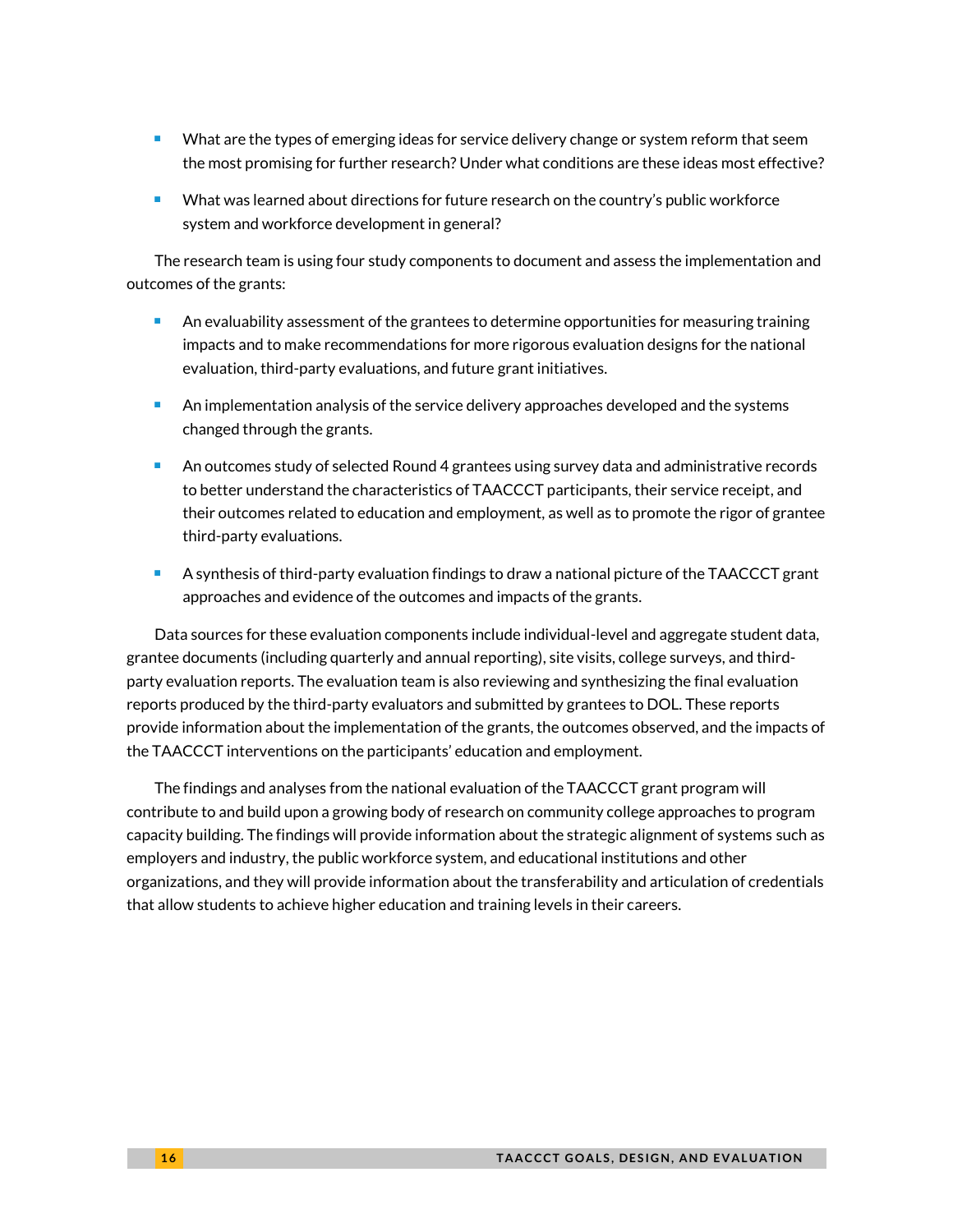# Appendix A. Additional Tables

# TABLE A.1

# **Comparison of TAACCCT Grant Requirements and Features by Round**

|                                           | Round 1                                                                                                                          | Round 2                                                                                                                 | Round 3                                                                                                                                                                 | Round 4                                                                                                                                                                                                                |
|-------------------------------------------|----------------------------------------------------------------------------------------------------------------------------------|-------------------------------------------------------------------------------------------------------------------------|-------------------------------------------------------------------------------------------------------------------------------------------------------------------------|------------------------------------------------------------------------------------------------------------------------------------------------------------------------------------------------------------------------|
| Number of grants                          | 49                                                                                                                               | 79                                                                                                                      | 57                                                                                                                                                                      | 71                                                                                                                                                                                                                     |
| Period of<br>performance                  | October 2011-September 2014<br>(originally 36 months; extended<br>by 6 months for 12 grants and by<br>12 months for 37 grants)   | October 2012-September 2016<br>(final 6 months of grant period<br>used for reporting and evaluation<br>activities only) | October 2013-September 2017<br>(final 6 months of grant period<br>used for reporting and evaluation<br>activities only)                                                 | October 2014-September 2018<br>(final 6 months of grant period<br>used for reporting and evaluation<br>activities only)                                                                                                |
| Total funding                             | \$500 million                                                                                                                    | \$500 million                                                                                                           | \$4.75 million                                                                                                                                                          | \$3.25 million                                                                                                                                                                                                         |
| Maximum<br>funding: single<br>institution | \$5 million                                                                                                                      | \$3.36 million                                                                                                          | \$2.75 million                                                                                                                                                          | \$2.5 million                                                                                                                                                                                                          |
| Maximum<br>funding:<br>consortium         | $$24.65$ million                                                                                                                 | \$15 million                                                                                                            | \$25 million                                                                                                                                                            | 3 to 10 members: \$10 million<br>11 or more members: \$20 million                                                                                                                                                      |
| Exceptions to<br>funding cap              | Yes, if the grant project would<br>replicate evidenced-based<br>strategies or implement online or<br>technology-enabled learning | No                                                                                                                      | No                                                                                                                                                                      | Yes, for projects focused on<br>regional or statewide capacity<br>building activities, including<br>career pathway systems,<br>statewide data integration, or<br>nationally recognized<br>competencies and credentials |
| Third-party<br>evaluation                 | Not required, but evaluation of<br>grant projects was encouraged                                                                 | Required; grantees had to submit<br>short evaluation design plan with<br>application                                    | Required; grantees had to submit<br>short evaluation plan with<br>application and detailed<br>evaluation plan at a later date;<br>plans were subject to DOL<br>approval | Required; grantees had to submit<br>short evaluation plan with<br>application and detailed<br>evaluation plan at a later date;<br>plans were subject to DOL<br>approval                                                |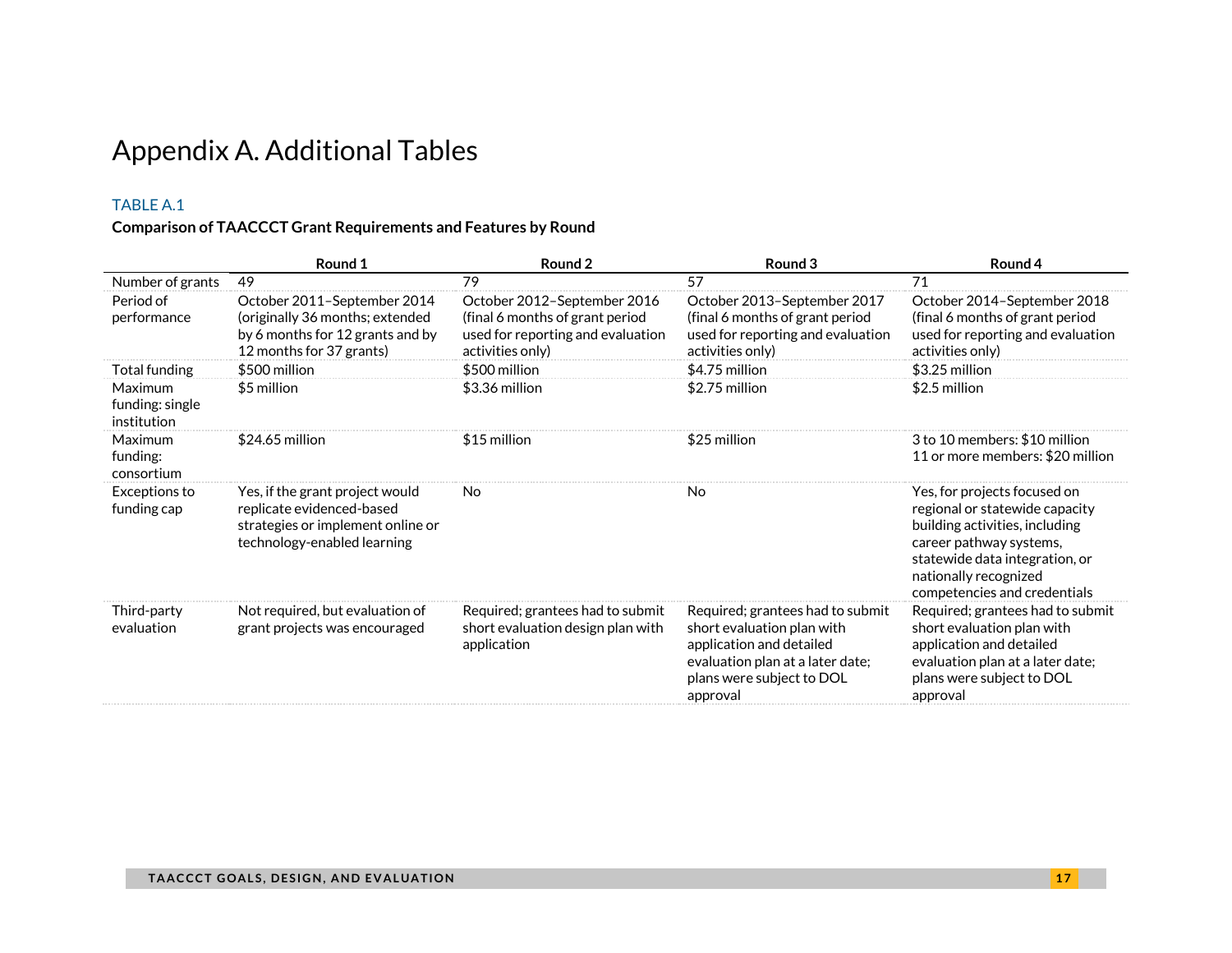# TABLE A.1 **Comparison of TAACCCT Grant Requirements and Features by Round (continued)**

|                                                                   | Round 1                                                                                                                                                                                                                                                                                                                                          | Round 2                                                                                                                                                                                                                                            | Round 3                                                                                                                                                                                                                                                                                                                                            | Round 4                                                                                                                                                                                                                                                                                                                                                                                                                 |
|-------------------------------------------------------------------|--------------------------------------------------------------------------------------------------------------------------------------------------------------------------------------------------------------------------------------------------------------------------------------------------------------------------------------------------|----------------------------------------------------------------------------------------------------------------------------------------------------------------------------------------------------------------------------------------------------|----------------------------------------------------------------------------------------------------------------------------------------------------------------------------------------------------------------------------------------------------------------------------------------------------------------------------------------------------|-------------------------------------------------------------------------------------------------------------------------------------------------------------------------------------------------------------------------------------------------------------------------------------------------------------------------------------------------------------------------------------------------------------------------|
| Major strategy<br>focus                                           | Online learning                                                                                                                                                                                                                                                                                                                                  | Online learning                                                                                                                                                                                                                                    | Employer-sponsored, work-based<br>training, systems change                                                                                                                                                                                                                                                                                         | Sector-based systems change in<br>regional and statewide economies                                                                                                                                                                                                                                                                                                                                                      |
| Additional areas<br>of focus, core<br>elements, and<br>priorities | Evidence-based design: use<br>moderate or preliminary evidence<br>to develop program designs and<br>strategies                                                                                                                                                                                                                                   | Evidence-based design: use<br>existing or preliminary data to<br>develop new strategies or use<br>strong or moderate evidence to<br>support replication of existing<br>evidence-based strategies                                                   | Evidence-based design: use<br>existing or preliminary data to<br>develop new strategies or use<br>strong or moderate evidence to<br>support replication of existing<br>evidence-based strategies                                                                                                                                                   | Evidence-based design: use<br>existing or preliminary data to<br>develop new strategies or use<br>strong or moderate evidence to<br>support replication of existing<br>evidence-based strategies                                                                                                                                                                                                                        |
|                                                                   | Accelerated progress for low-<br>skilled and other workers:<br>redesigned developmental<br>education; contextualized<br>learning; augmented student<br>services; enhanced relationships<br>with community based<br>organizations to provide support<br>services                                                                                  | Stacked and latticed credentials:<br>interoperable programs; course<br>clusters for credentials; stackable<br>certifications, certificates, and<br>diplomas; competency-based<br>assessments; entrepreneurship<br>outcomes-based approaches        | Stacked and latticed credentials:<br>course clusters for credentials;<br>stackable certifications.<br>certificates, and diplomas;<br>competency-based assessments;<br>certificates designed in<br>collaboration with industry<br>associations or employers;<br>latticed, side-by-side<br>credentialing; prior learning<br>credits: simulations     | Stacked and latticed credentials:<br>course clusters for credentials;<br>stackable certifications,<br>certificates, and diplomas;<br>competency-based assessments;<br>certificates designed in<br>collaboration with industry<br>associations or employers;<br>latticed, side-by-side<br>credentialing; prior learning<br>credits; simulations                                                                          |
|                                                                   | <b>Programs that meet industry</b><br>needs, including career pathways:<br>earn and learn education models;<br>on-the-job training; clinical or<br>cooperative education; paid<br>internships; registered<br>apprenticeships; partnerships<br>with employers;<br>entrepreneurship training,<br>including mentoring and peer-to-<br>peer training | Transferability and articulation of<br>credit: increased cooperation<br>among institutions on<br>postsecondary career and<br>technical education.<br>preapprenticeship, and<br>apprenticeship programs; credit<br>transferability and articulation | Transferability and articulation of<br>credit: increased cooperation<br>among institutions within a state<br>or across state lines on<br>postsecondary career technical<br>education, preapprenticeship and<br>apprenticeship programs; credit<br>transferability and articulation;<br>bridge programs from noncredit<br>to credit-bearing courses | Career pathways: sequenced<br>coursework or training<br>credentials that aligns with<br>industry-recognized skills and<br>credentials; accelerated<br>remediation; student support<br>services and career guidance;<br>prior learning assessments;<br>modularized curricula; stacked<br>and latticed credentials; online<br>and technology-based learning;<br>competency-based education;<br>credit transferability and |

articulation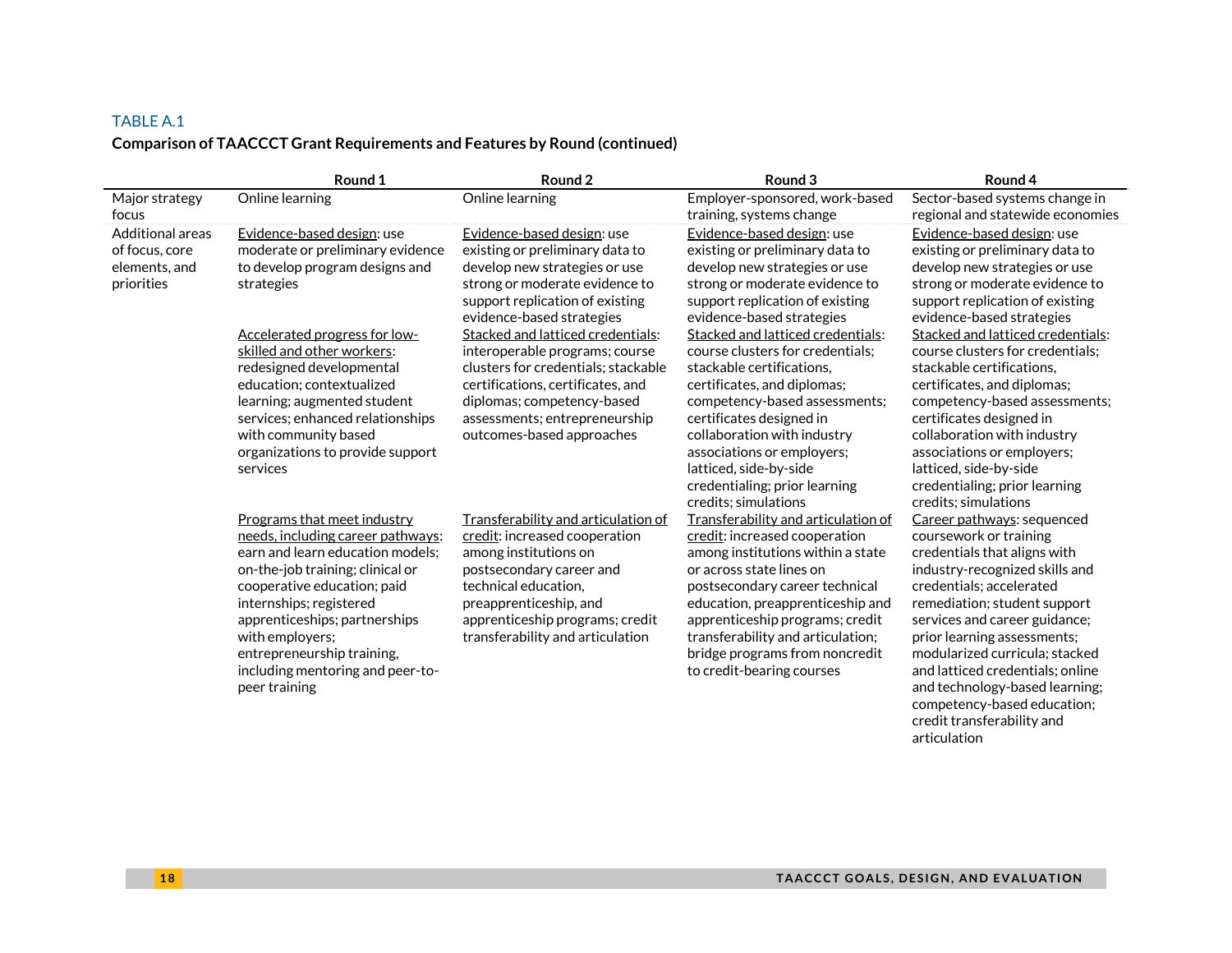# **Comparison of TAACCCT Grant Requirements and Features by Round (continued)**

| Round 1                                                                                                                                                                                                                                                                                              | Round 2                                                                                                                                                                                                                        | Round 3                                                                                                                                                                                                                                                                                                                                                                                                                                                                                                            | Round 4                                                                                                                                                                                                                                                                                                                                                                                                                                            |
|------------------------------------------------------------------------------------------------------------------------------------------------------------------------------------------------------------------------------------------------------------------------------------------------------|--------------------------------------------------------------------------------------------------------------------------------------------------------------------------------------------------------------------------------|--------------------------------------------------------------------------------------------------------------------------------------------------------------------------------------------------------------------------------------------------------------------------------------------------------------------------------------------------------------------------------------------------------------------------------------------------------------------------------------------------------------------|----------------------------------------------------------------------------------------------------------------------------------------------------------------------------------------------------------------------------------------------------------------------------------------------------------------------------------------------------------------------------------------------------------------------------------------------------|
| Strengthened online and                                                                                                                                                                                                                                                                              | Advanced online and technology-                                                                                                                                                                                                | Advanced online and technology-                                                                                                                                                                                                                                                                                                                                                                                                                                                                                    | Advanced online and technology-                                                                                                                                                                                                                                                                                                                                                                                                                    |
| technology-enabled learning: fully<br>accessible online courses:                                                                                                                                                                                                                                     | enabled learning: online and<br>hybrid learning strategies; access                                                                                                                                                             | enabled learning: online and<br>hybrid learning strategies; rolling                                                                                                                                                                                                                                                                                                                                                                                                                                                | enabled learning: online and<br>hybrid learning strategies; rolling                                                                                                                                                                                                                                                                                                                                                                                |
| technology-enabled learning<br>courses; interactive simulations;<br>personalized instruction;<br>elements of game design;<br>asynchronous and real-time<br>collaboration; competency-based<br>assessments; feedback<br>mechanisms                                                                    | for underserved areas; scalability;<br>hands-on learning; accelerated<br>learning strategies; interactive<br>simulations; personalized and<br>virtual instruction; game design;<br>asynchronous and real-time<br>collaboration | and open enrollment processes;<br>modularized content delivery;<br>simulated assessments and<br>training; accelerated course<br>delivery strategies; interactive<br>simulations; personalized and<br>virtual instruction; game design;<br>digital tutors; asynchronous and<br>real-time collaboration; large-<br>scale systemic educational mining<br>and learning analytics; personal<br>tutor educational software: next<br>generation assessments; capstone<br>projects                                         | and open enrollment processes;<br>modularized content delivery;<br>simulated assessments and<br>training; accelerated course<br>delivery strategies; interactive<br>simulations; personalized and<br>virtual instruction; game design;<br>digital tutors; asynchronous and<br>real-time collaboration; feedback<br>technologies; predictive analytics;<br>feedback loops; visualization; A/B<br>testing approaches; next<br>generation assessments |
| Improved retention and<br>achievement rates and reduced<br>time to completion: self-paced<br>learning; block scheduling;<br>modular curricula; articulation<br>processes or agreements for<br>matriculation to four-year<br>institutions; learning<br>communities; restructured course<br>scheduling | Strategic alignment: programs<br>aligned with at least one employer<br>for each targeted industry, the<br>public workforce system, and<br>educational<br>institutions and other<br>organizations                               | Strategic alignment: programs<br>aligned with governors' economic<br>development and integrated state<br>workforce plans (as described in<br>the Workforce Investment Act of<br>1998 and the Wagner-Peyser Act<br>as amended in 1998), at least one<br>employer per industry targeted<br>per site location, public workforce<br>systems, and at least one of<br>philanthropic organizations,<br>business-related and other<br>nonprofit organizations,<br>community-based organizations,<br>or labor organizations | Strategic alignment: programs<br>aligned with governors' economic<br>development and integrated state<br>workforce plans (as described in<br>the Workforce Investment Act of<br>1998 and the Wagner-Peyser Act<br>as amended in 1998), public<br>workforce systems, and at least<br>one of philanthropic<br>organizations, business-related<br>and other nonprofit<br>organizations, community-based<br>organizations, or labor<br>organizations   |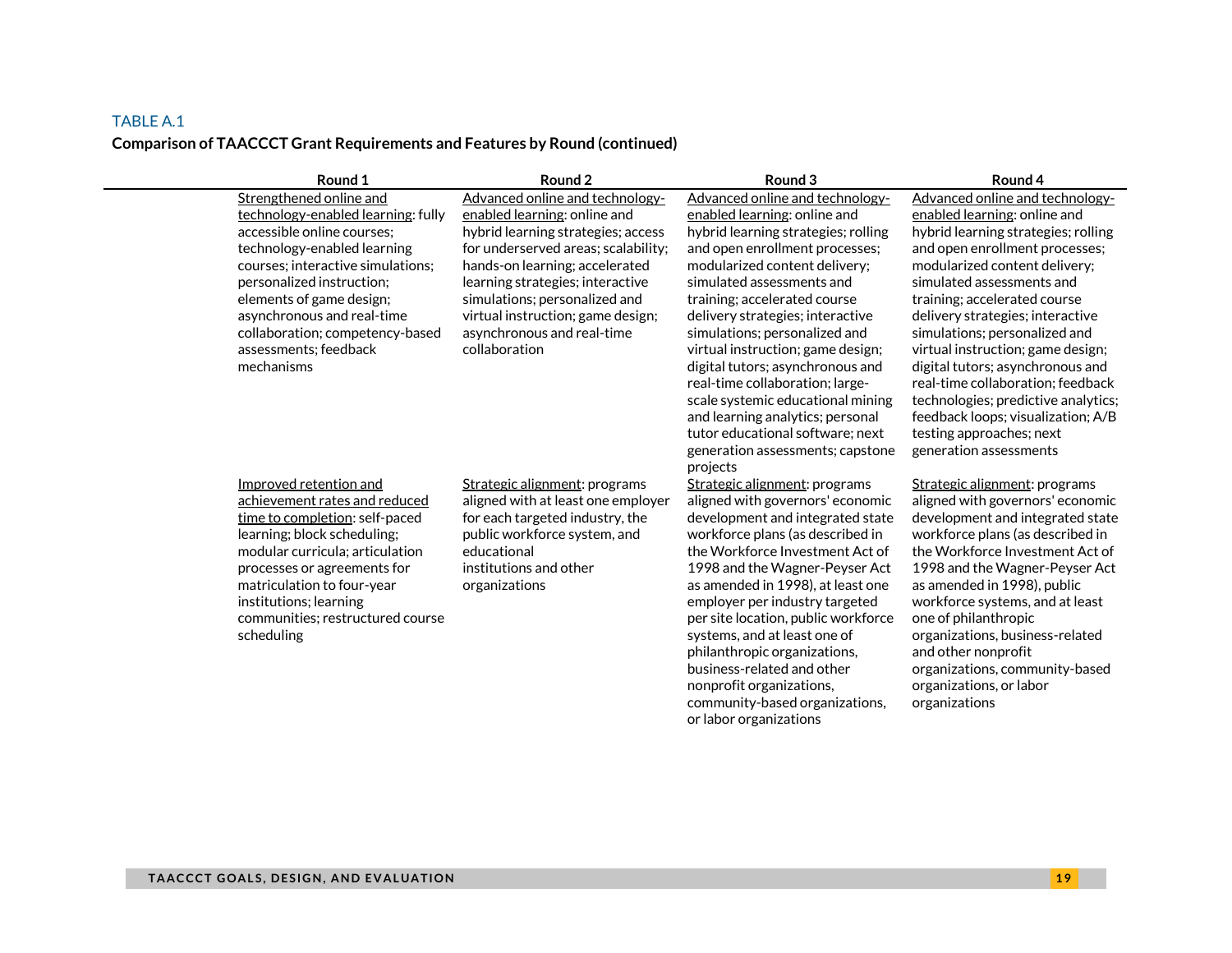# TABLE A.1 **Comparison of TAACCCT Grant Requirements and Features by Round (continued)**

|          | Round 1                                                                                                          | Round 2                                                                                                                    | Round <sub>3</sub>                                                                                                                                                                                                                                   | Round 4                                                                                                                                                                                                                                                                                                                      |
|----------|------------------------------------------------------------------------------------------------------------------|----------------------------------------------------------------------------------------------------------------------------|------------------------------------------------------------------------------------------------------------------------------------------------------------------------------------------------------------------------------------------------------|------------------------------------------------------------------------------------------------------------------------------------------------------------------------------------------------------------------------------------------------------------------------------------------------------------------------------|
|          |                                                                                                                  |                                                                                                                            | Alignment with previously-<br>funded TAACCCT projects:<br>research TAACCCT Round 1<br>and/or Round 2 grants to<br>decrease duplication and promote<br>coordination; collaboration with<br>state higher education<br>associations or governing boards | Alignment with previously-<br>funded TAACCCT projects:<br>research and coordinate with<br>previous TAACCCT grantees in<br>Rounds 1-3 targeting same<br>occupations or industries;<br>incorporate existing open<br>educational resources:<br>collaboration with state higher<br>education associations or<br>governing boards |
|          |                                                                                                                  |                                                                                                                            | Sector strategies: use real-time<br>labor market information and<br>engage employer and industry<br>partners                                                                                                                                         | Sector strategies and emplover<br>engagement: use traditional and<br>real-time labor market<br>information to improve<br>education; partner with at least<br>two employers and one regional<br>industry representative per<br>industry targeted; registered<br>apprenticeship sponsorships;<br>cognitive task analysis       |
| Outreach | Required to perform<br>outreach to, and gather<br>information on, all communities to<br>be served by the project | Required to perform<br>outreach to, and gather<br>information on, at least one<br>community to be served by the<br>project | Required to reach out to Round 1<br>grantees to coordinate efforts<br>and expand program reach, and<br>perform outreach to<br>philanthropic and nonprofit<br>organizations to incorporate<br>previously developed projects<br>and tools              | Required to perform outreach to,<br>and gather information on, all<br>communities to be served by the<br>project; leverage existing support<br>services in the area; and seek out<br>and collaborate with other<br>regional initiatives                                                                                      |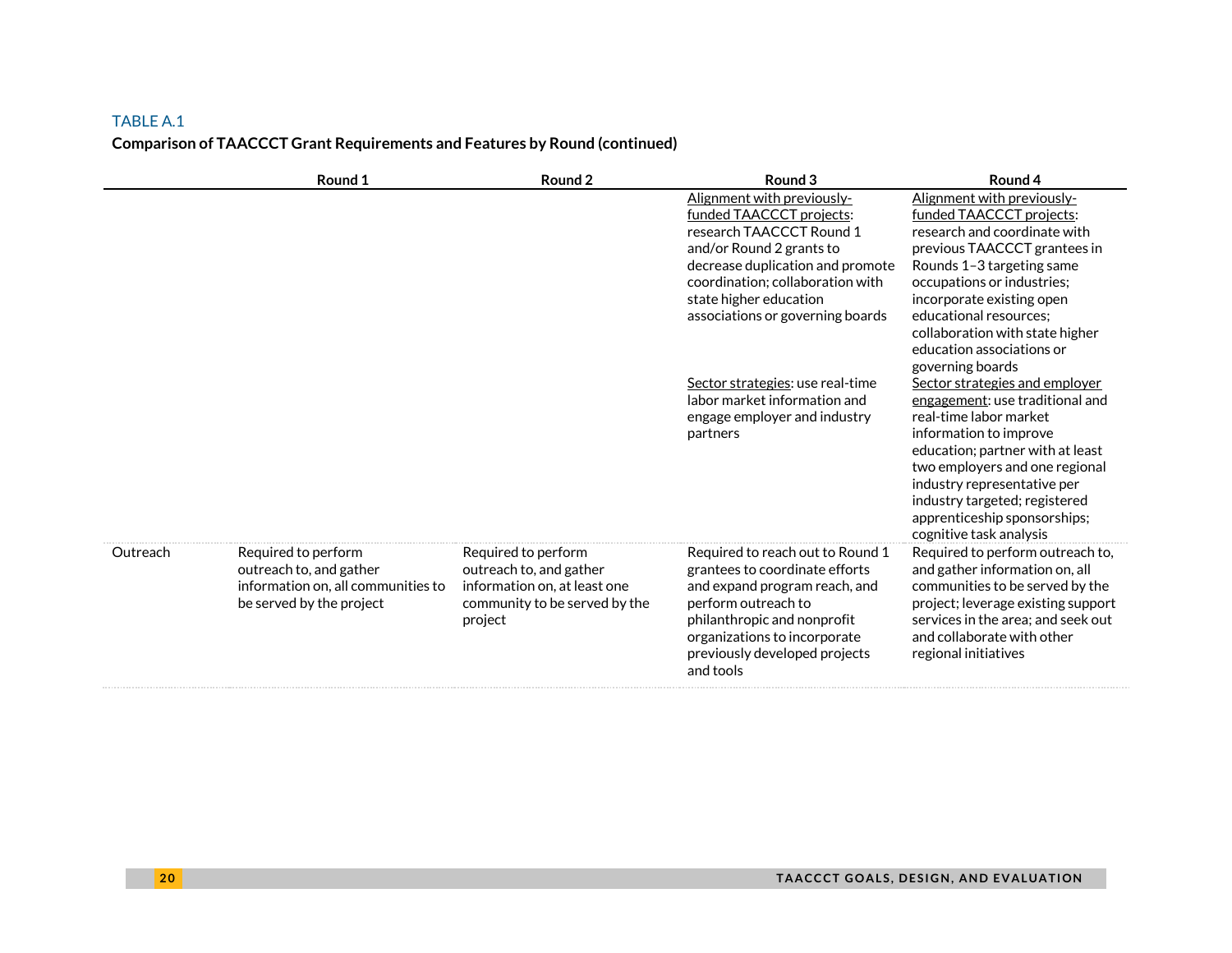# **Comparison of TAACCCT Grant Requirements and Features by Round (continued)**

|                              | Round 1                                                                                                                                                                                                                                       | Round 2                                                                                                                                                                                                                                                                 | Round 3                                                                                                                                                                                                                                                | Round 4                                                                                                                                                                                                                                                                                                     |
|------------------------------|-----------------------------------------------------------------------------------------------------------------------------------------------------------------------------------------------------------------------------------------------|-------------------------------------------------------------------------------------------------------------------------------------------------------------------------------------------------------------------------------------------------------------------------|--------------------------------------------------------------------------------------------------------------------------------------------------------------------------------------------------------------------------------------------------------|-------------------------------------------------------------------------------------------------------------------------------------------------------------------------------------------------------------------------------------------------------------------------------------------------------------|
| Required<br>partnerships     | At least one employer and a<br>public workforce system                                                                                                                                                                                        | At least one employer for each<br>targeted industry and a public<br>workforce system                                                                                                                                                                                    | A governor; at least one employer<br>for each targeted industry; a<br>public workforce system; and a<br>philanthropic organization,<br>business-related and other<br>nonprofit organization,<br>community-based organization,<br>or labor organization | A governor; at least one employer<br>for each targeted industry;<br>regional or national industry<br>representatives; a public<br>workforce system; and a<br>philanthropic organization,<br>business-related and other<br>nonprofit organization,<br>community-based organization,<br>or labor organization |
| Prior learning<br>assessment | Encouraged as part of improved<br>retention and completion rates,<br>but not required                                                                                                                                                         | Required as part of stacked and<br>latticed credentialing                                                                                                                                                                                                               | Required as part of stacked and<br>latticed credentialing                                                                                                                                                                                              | Required as part of career<br>pathways                                                                                                                                                                                                                                                                      |
| Sustainability               | Use program data to determine<br>successful strategies and<br>activities; plan for securing<br>nonfederal funding or funding<br>commitments; or develop low-<br>cost integration strategies into<br>general operations during grant<br>period | Use program data to determine<br>effective strategies and activities;<br>explain how to integrate effective<br>practices into curriculum<br>offerings; plan for securing<br>nonfederal funding or funding<br>commitments; maintain and<br>sustain employer partnerships | Use program data to determine<br>effective strategies and activities;<br>explain how to integrate effective<br>practices into curriculum<br>offerings; maintain and sustain<br>employer partnerships                                                   | Use program data to develop a<br>strategy for institutionalization of<br>activities                                                                                                                                                                                                                         |

**Notes**: DOL = US Department of Labor; TAACCCT = Trade Adjustment Assistance Community College Career Training.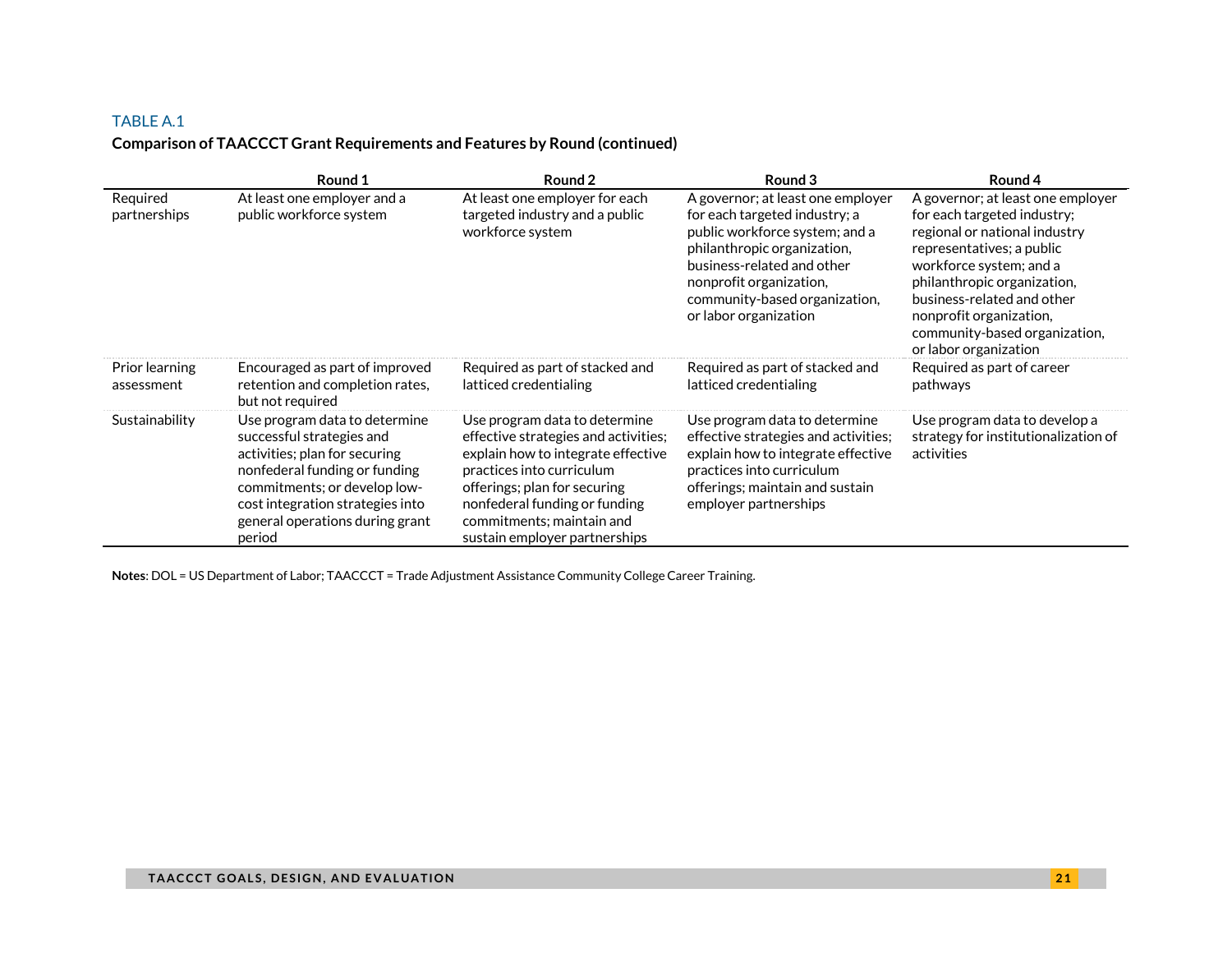|                                     | All rounds |     | Round 1  | Round 2  |    |    | Round 3 | Round 4 |    |    |
|-------------------------------------|------------|-----|----------|----------|----|----|---------|---------|----|----|
|                                     |            | %   | N        | %        | N  | %  | N       | %       | N  | %  |
| Experimental design                 |            |     |          |          |    | 8  |         |         |    |    |
| Regression discontinuity            |            |     |          | າ        | ာ  |    | っ       |         | O  | O  |
| Propensity score matching           | 107        | 42  |          | 2        | 17 | 22 | 40      | 70      | 49 | 69 |
| Other quasi-experimental<br>methods | 65         | 25  |          | $\Omega$ | 46 | 58 | 12      | 21      |    | 10 |
| Pre-post analysis                   | 28         | 11  | $\cap$   | ∩        | 17 | つつ |         | 12      | Λ  |    |
| Outcome/correlational               | 16         | 6   |          | O        | 5  | 6  |         | q       | 6  | я  |
| Cost/economic analysis              | 14         | 5   | $\Omega$ | 0        | 2  |    | 8       | 14      |    |    |
| Number of grantees                  |            | 256 |          |          |    |    |         |         |    |    |

#### **Third-Party Evaluations Using Quantitative (Outcome/Impact) Evaluation Methods, by Round**

#### **Source:** Urban Institute TAACCCT grantee database.

**Notes:** In Round 1, an evaluation plan was not required, and 48 grantees did not submit an evaluation plan. Round 2 grantees were required to submit 10-page summary evaluation plans, and their planned evaluation methods were culled from those summaries. In round 2, 10 sites did not report on any outcomes. In Rounds 3 and 4, grantees were required to select an independent thirdparty to conduct a rigorous evaluation of their program and to submit a detailed evaluation plan, and their planned evaluation methods were culled from those plans. In Round 3, all grantees submitted an evaluation plan. In Round 4, 11 grantees had not submitted an approved detailed evaluation plan at the time this brief was published, and their information is not included here.

### TABLE A.3

# **Third-Party Evaluations Using Various Quantitative Data Sources, Rounds 2–4**

|                                           | Rounds 2-4 |    |                 | Round 2 |    |                        |    | Round 3 |                 | Round 4 |    |              |
|-------------------------------------------|------------|----|-----------------|---------|----|------------------------|----|---------|-----------------|---------|----|--------------|
|                                           | Ν          | %  | Not<br>reported | N       | %  | <b>Not</b><br>reported | N  | %       | Not<br>reported | N       | %  | Not<br>repo. |
| Application data                          | 50         | 24 | 40              |         | 8  | 24                     |    | 40      |                 |         | 30 |              |
| Administrative<br>employment data         | 147        | 71 | 28              | 39      | 49 | 16                     | 50 | 88      |                 | 58      | 82 | 12           |
| Student records                           |            | 84 | 31              |         | 78 |                        |    | 95      |                 |         | 80 | 14           |
| Participant surveys to<br>obtain outcomes | 106        | 51 | 35              | 51      | 65 |                        | 35 | 61      |                 | 20      | 28 | 18           |
| Number of grantees                        |            |    |                 |         | 79 |                        |    |         |                 |         |    |              |

**Source:** Urban Institute TAACCCT grantee database.

**Note:** Four Round 4 grantees had not submitted an approved detailed evaluation plan at the time this brief was written, and their information is not included here.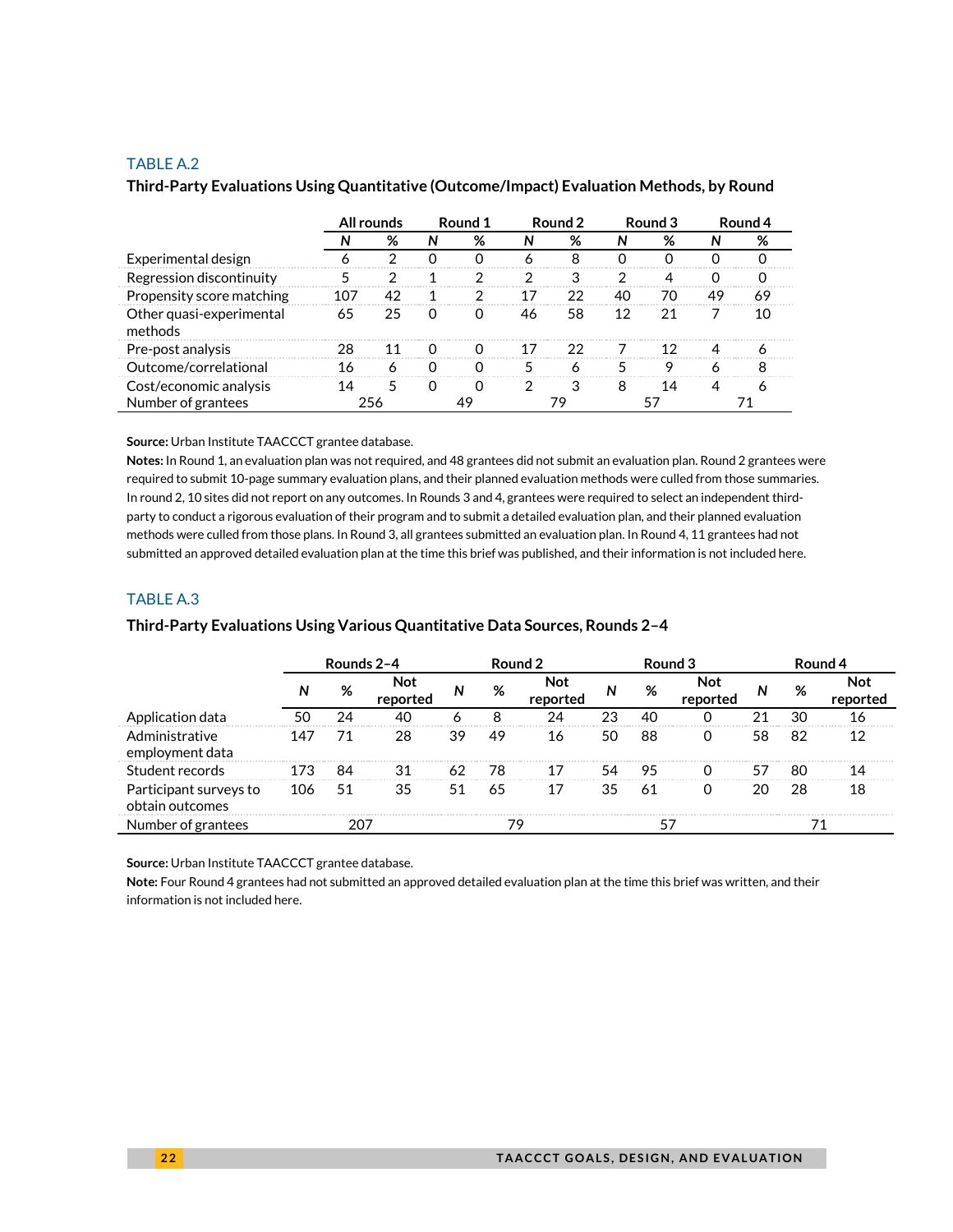#### **Third-Party Evaluations Using Various Types of Qualitative Data, Rounds 3 and 4**

|                                     | Round 3 |    | Round 4 |    |  |
|-------------------------------------|---------|----|---------|----|--|
|                                     |         | %  |         | %  |  |
| Survey for the implementation study | 40      | 70 | 48      | 68 |  |
| <b>Interviews</b>                   | 54      | 95 | 60      | 85 |  |
| Focus groups                        | 41      | 72 | 44      | 62 |  |
| Number of grantees                  | 57      |    |         |    |  |

**Source:** Urban Institute TAACCCT grantee database.

**Note:** This information is not available for Rounds 1 and 2. Eleven Round 4 grantees had not submitted an approved detailed evaluation plan at the time this brief was written, and their information is not included here.

### TABLE A.5

#### **Treatment and Comparison Group Sizes for Third-Party Evaluations, Rounds 2–4**

|                       | Round 2 |      |     |       |    | Round 3 |     |        |    | Round 4 |     |        |
|-----------------------|---------|------|-----|-------|----|---------|-----|--------|----|---------|-----|--------|
|                       | N       | Mean | Min | Max   | N  | Mean    | Min | Max    | N  | Mean    | Min | Max    |
| Treatment group size  | 38      | 646  | 20  | 3.195 | 44 | 932     | 50  | 9.068  | 49 | 931     | 46  | 13.913 |
| Comparison group size | 10      | 718  | 20  | 3.685 | 25 | 1.825   | 50  | 11.427 | 38 | 2.053   | 46  | 24,000 |
| Number of grantees    |         |      | 79  |       |    |         | 57  |        |    |         |     |        |

**Source:** The Urban Institute TAACCCT grantee database.

**Note:** Max = maximum; min = minimum. In Round 1, an evaluation plan was not required, and 48 did not submit an evaluation plan. Four Round 4 grantees had not submitted an approved detailed evaluation plan at the time this brief was published, and their information is not included here.

### TABLE A.6

# **Number and Percentage of Grantees Reporting Comparison Group Characteristics for Third-Party Evaluations, Rounds 1–4**

|                          | Round 1 |    | Round 2 |    | Round 3 |     | Round 4 |    |
|--------------------------|---------|----|---------|----|---------|-----|---------|----|
| Comparison group within  |         | %  | N       | %  | N       | %   |         | %  |
| Same field               |         |    | 41      | 52 | 32      | 56  | 34      | 48 |
| Same college/institution |         |    | 42      | 53 | 45      | 79% | 38      | 54 |
| Same time period         |         |    | 21      | 27 | 29      | 51  | 35      | 49 |
| Number of grantees       |         | 49 |         | 79 |         |     |         |    |

**Source:** Urban Institute TAACCCT grantee database.

**Note:** Four Round 4 grantees had not submitted an approved detailed evaluation plan at the time this brief was published, and their information is not included here.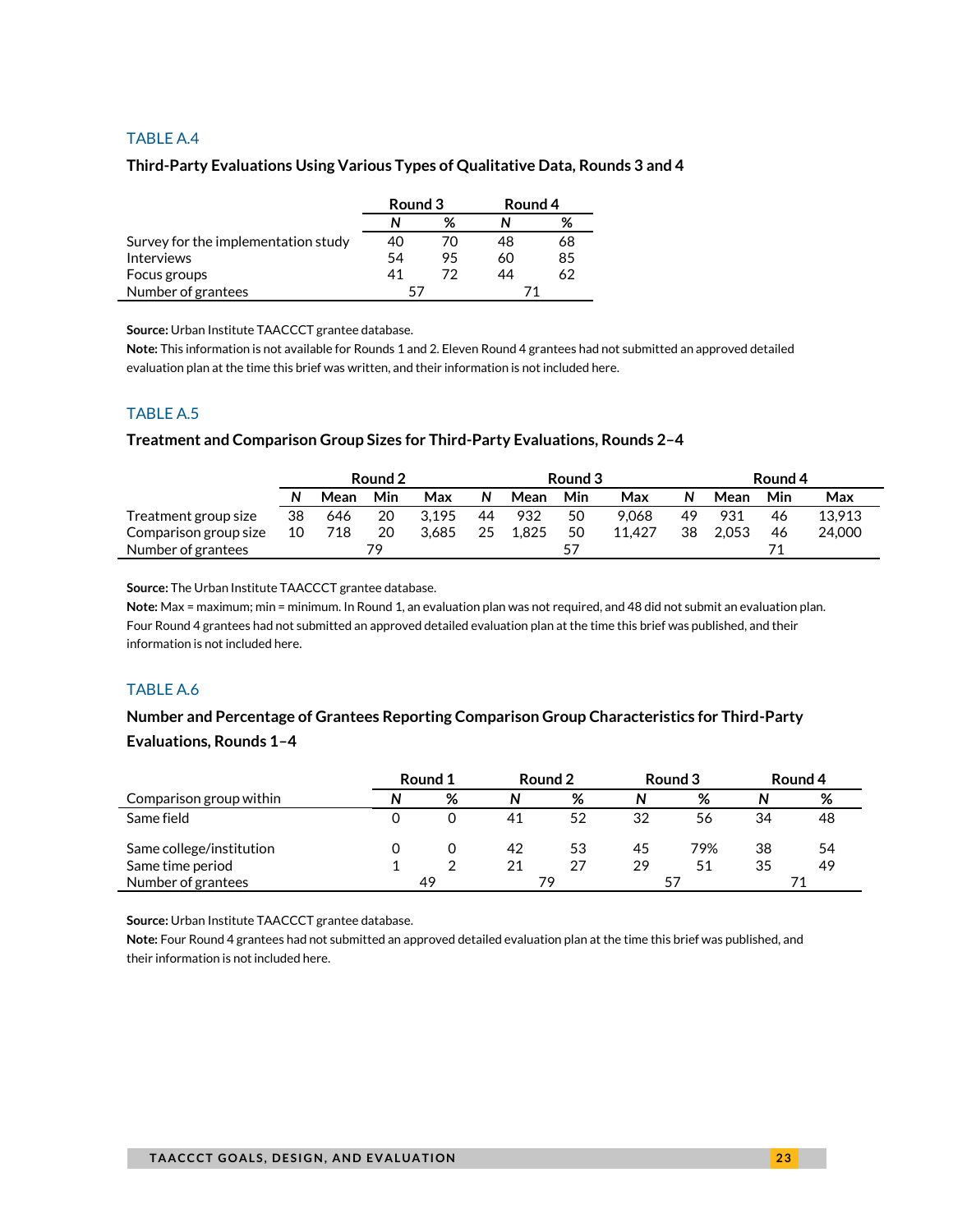# **Third-Party Evaluation Allocated Costs and Costs as a Percentage of Overall Grant Funding,**

# **Rounds 2–4**

|                    | Round 2     |                         | Round 3     |                         | Round 4     |                         |
|--------------------|-------------|-------------------------|-------------|-------------------------|-------------|-------------------------|
|                    | Cost        | Percentage of<br>budget | Cost        | Percentage<br>of budget | Cost        | Percentage<br>of budget |
| Mean               | \$415,731   | 6.4                     | \$571.922   | 6.8                     | \$397.413   | 6.6                     |
| <b>Min</b>         | \$10,000    | 0.4                     | \$22,500    | 0.8                     | \$29,000    | 1.2                     |
| Max                | \$1,500,000 | 11.6                    | \$2,499,864 | 23.7                    | \$1,500,000 | 13.0                    |
| Number of grantees | 79          |                         | 57          |                         |             |                         |

**Source:** Urban Institute TAACCCT grantee database.

**Note:** Min = minimum; max = maximum. Four Round 4 grantees had not submitted an approved detailed evaluation plan at the time this brief was published, but all Round 4 grantees had submitted evaluation budgets in their original applications and are reflected in the Round 4 calculations.

# Notes

- 1. The seven years are federal fiscal years, from October 1, 2011 through September 30, 2018.
- 2. The Urban Institute created a database that contains key information from grantee documents including applications, agreements, modifications, and third-party evaluation plans for all four rounds of grants. It also includes data from the US Department of Education's Integrated Postsecondary Education Data System on institutional characteristics. The Division of Strategic Investments team from DOL's Employment and Training Administration provided the documents to Urban to build and populate the database. The information in the database captures grantees' plans for their TAACCCT activities and does not represent what they actually did. The implementation study conducted by the Urban Institute research team and its partners will document and assess the implementation of the TAACCCT grants.
- 3. A coordinated group of nationally recognized research organizations are conducting the national TAACCCT evaluation, a seven-year effort to capture the lessons and build the evidence across all four rounds of TAACCCT grants. The Urban Institute is leading the national evaluation of Rounds 1–3 TAACCCT grants, and Abt Associates is leading the national evaluation for the Round 4 grants. They currently partner on all rounds with Capital Research Corporation, George Washington University, and NORC at the University of Chicago. Additionally, Urban Institute collaborates with Jobs for the Future on Rounds 1–3.
- 4. Eligible institutions are institutions of higher education as defined in Section 102 of the Higher Education Act of 1965 (20 USC 1002) that offer programs that can be completed in two years or less. Institutions of higher education include public, proprietary, or other nonprofit educational institutions.
- 5. To be eligible for TAA reemployment services, the Office of Trade Adjustment Assistance must certify that a group of workers has been adversely affected by foreign trade. A worker that meets the group eligibility criteria may apply for TAA services and benefits through their local American Job Center.
- 6. DOL announced the SGAs in spring of fiscal year (FY) 2011 (Round 1), FY 2012 (Round 2), FY 2013 (Round 3), and FY 2014 (Round 4). For more information, see "Applicant Information," Trade Adjustment Assistance Community College and Career Training Grant Program, last updated December 11, 2015, [https://www.doleta.gov/taaccct/applicantinfo.cfm.](https://www.doleta.gov/taaccct/applicantinfo.cfm)
- 7. According to the SGAs, strong evidence is defined as: (1) more than one well-designed and well-implemented experimental study or well-designed and well- implemented quasi-experimental study; or (2) one large, welldesigned and well-implemented randomized controlled, multisite trial.
- 8. According to the SGAs, moderate evidence is defined as: (1) at least one well-designed and well-implemented experimental or quasi-experimental study, with small sample sizes or other conditions of implementation or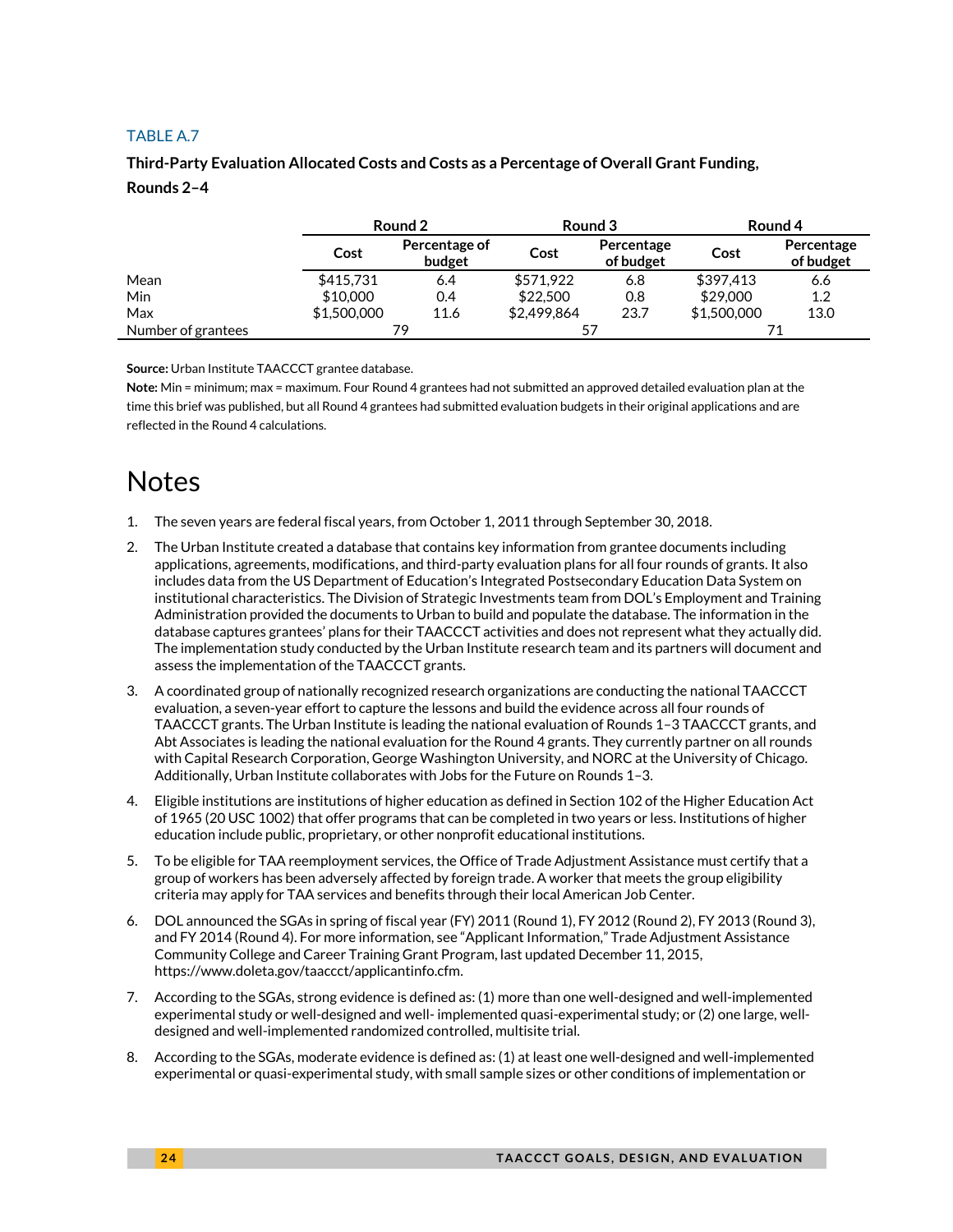analysis that limit generalizability; or (2) at least one well-designed and well-implemented experimental or quasi-experimental study that does not demonstrate equivalence between the intervention and comparison groups at program entry but that has no other major flaws related to internal validity; or (3) correlational research with strong statistical controls for selection bias and for discerning the influence of internal factors.

- 9. Institutions of higher education are defined in Section 102 of the Higher Education Act of 1965 (20 USC 1002).
- 10. Because funded eligible institutions may have limited organizational capacity to lead more than one TAACCCT project, single institutions or lead institutions in consortium applications that received funding in Rounds 1 or 2 were not eligible to apply for funding in the subsequent round as single or lead institution grantees. DOL did allow previously funded institutions to apply as member institutions in a consortium in the subsequent round. Round 1 grantees were, however, eligible to apply as a single institution or as a lead or member institution in a consortium application for Rounds 3 or 4, and Round 2 grantees were eligible to apply as a single institution or as a lead or member institution in a consortium application for Round 4.
- 11. Hybrid instructional delivery refers to a combination of online and classroom delivery.
- 12. Many evaluators planned to use comparison groups that were enrolled in similar programs at the same time as the treatment groups or prior to TAACCCT implementation, but many evaluators were still exploring these options when they developed their plan for DOL.
- 13. DOL's Clearinghouse for Labor Evaluation and Research provides guidance on evaluation methods and their relative rigor for estimating impacts and describing the outcomes and implementation of employment and training programs. More information can be found under the Reference Documents tab at "About CLEAR," US Department of Labor, accessed December 7, 2016[, http://clear.dol.gov/about.](http://clear.dol.gov/about)
- 14. Propensity score matching is a statistical technique where the treatment group is compared with a group of individuals that come from a pool of similar individuals (e.g., other adults seeking training to advance skills and careers) not receiving the treatment, or the comparison group, by estimating the probability of enrolling in treatment activities. Generally, a logistic regression model with a set of covariates that is likely to be associated with enrollment is used to estimate a probability "score." The differences between each matched treatment and comparison group members' outcomes are aggregated to estimate the impact.
- 15. The treatment group includes the TAACCCT participants. The comparison group is comprised of individuals with many demographic variables similar to the treatment group that is exposed to all of the conditions of the study except the TAACCCT program.

# About the Authors



**Kelly S. Mikelson** is a senior research associate in the Income and Benefits Policy Center. With over 15 years of experience conducting quantitative and qualitative research, her work focuses on evaluating workforce development and postsecondary education programs. Her research has included studies of innovative community college programs as well as income support, welfare reform, and social service programs and policies.



**Lauren Eyster** is a senior research associate in the Income and Benefits Policy Center, where her research focuses on innovative workforce development programs and how to best evaluate and learn from them. Most recently, Eyster has examined industryfocused job training and career pathway initiatives implemented through the workforce investment system and at community colleges. She studies how these programs can best provide education and training to different groups such as laid-off workers, youths, low-income individuals, and older workers. She also researches how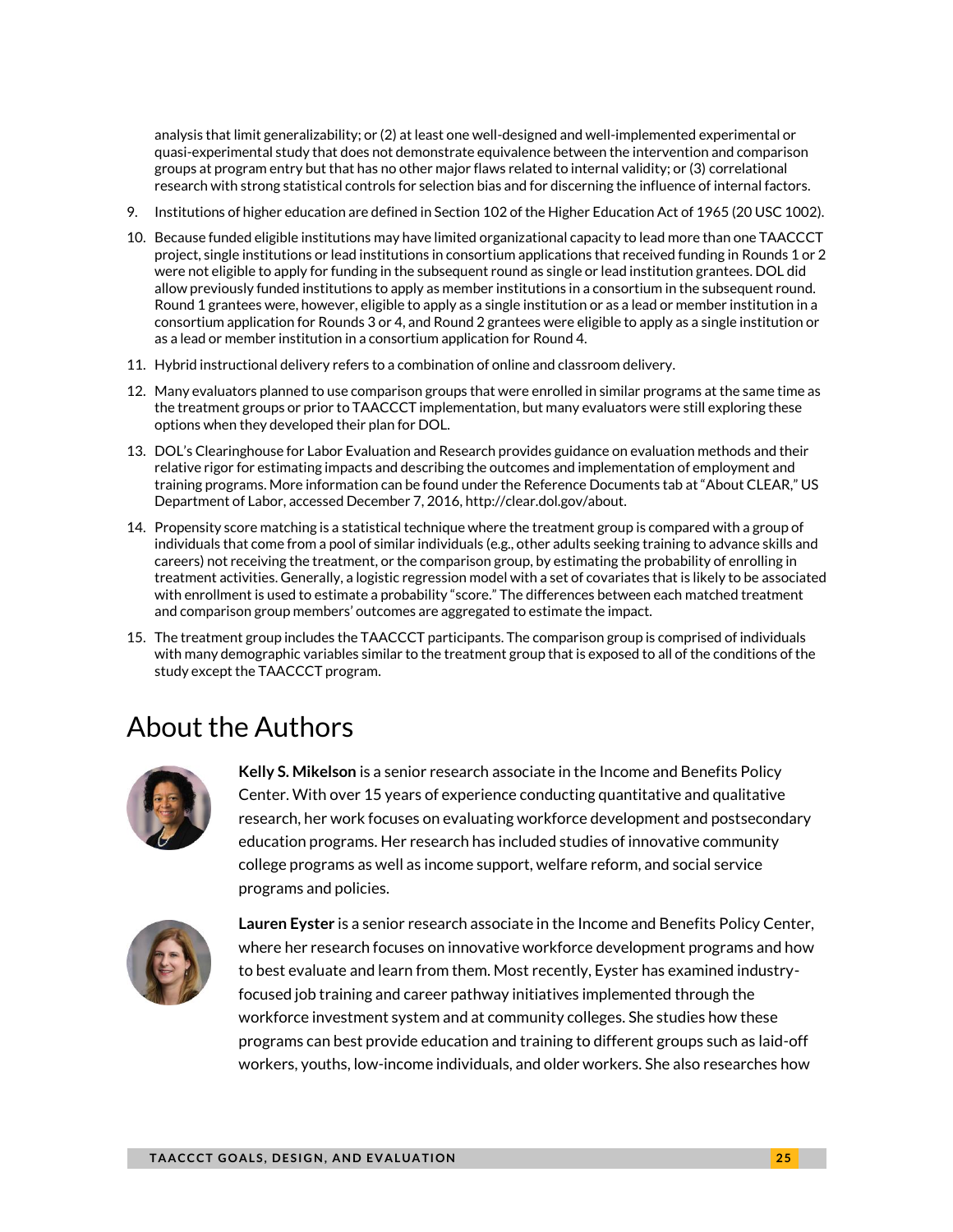systems and various stakeholders can collaborate to help these individuals find and retain jobs.



**Christin Durham** is a research associate in the Income and Benefits Policy Center at the Urban Institute, where she conducts research and evaluation for projects related to workforce development and poverty. She is the project manager for the national evaluation of the TAACCCT grant program. Durham has conducted qualitative and quantitative research on various transfer programs, including child care subsidies, housing subsidies, Supplemental Security Income, Temporary Assistance for Needy Families, the Supplemental Nutrition Assistance Program, and the Senior Community Service Employment Program. She also works with a cross-center team providing ongoing guidance and technical assistance for Cities of Learning.



**Elissa Cohen** is a research associate in the Income and Benefits Policy Center, where her primary research focuses on Temporary Assistance for Needy Families and on workforce development program evaluations. She manages the TAACCCT database. She also works on the Welfare Rules Database project and the Temporary Assistance for Needy Families module of the Assistant Secretary for Planning and Evaluation's Transfer Income Model.